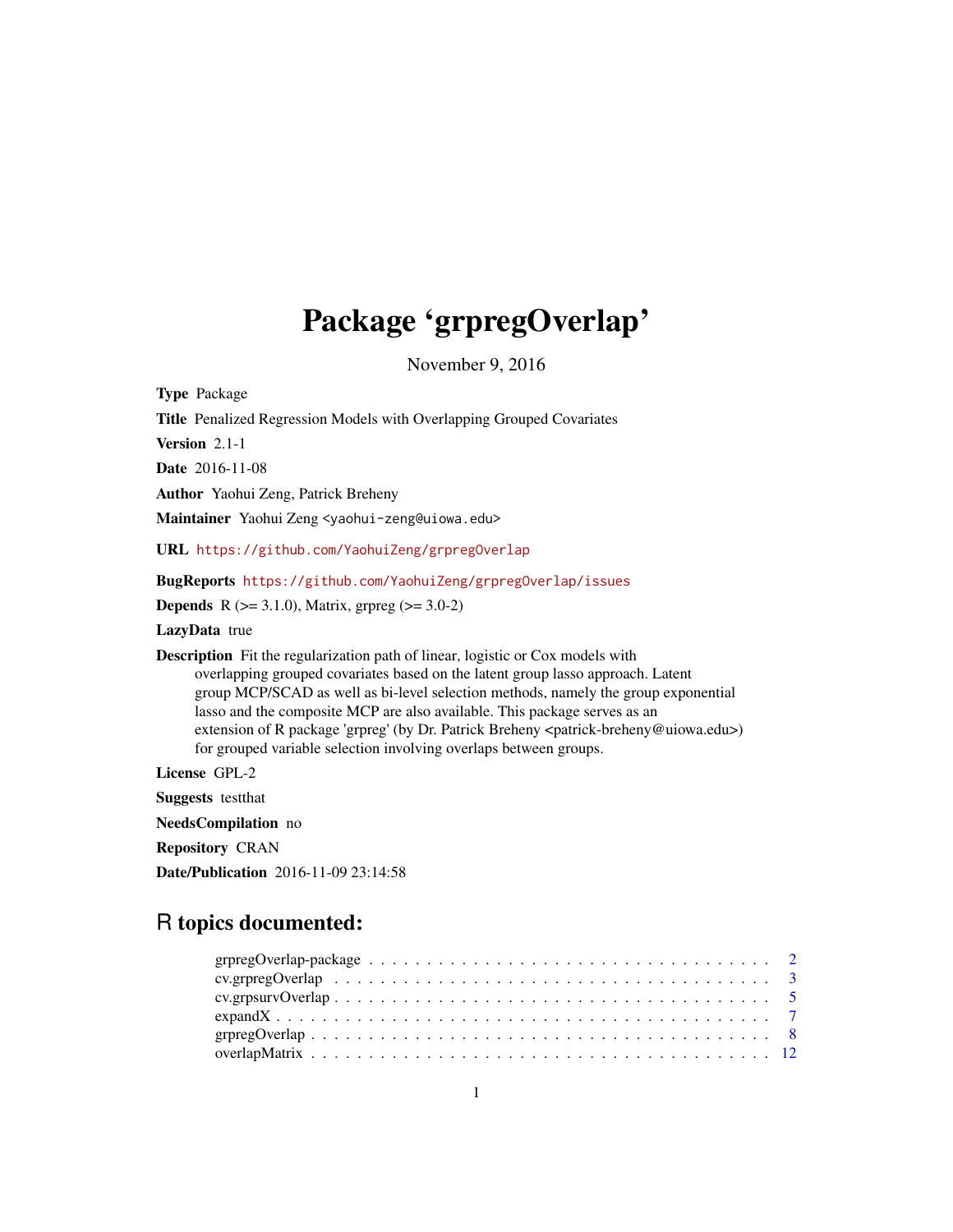# <span id="page-1-0"></span>2 grpregOverlap-package

|       | $predict.gprpegOverlap \dots \dots \dots \dots \dots \dots \dots \dots \dots \dots \dots \dots \dots \dots \dots \dots \dots \dots$ |    |
|-------|-------------------------------------------------------------------------------------------------------------------------------------|----|
|       |                                                                                                                                     |    |
|       |                                                                                                                                     |    |
|       |                                                                                                                                     |    |
| Index |                                                                                                                                     | 22 |

grpregOverlap-package *Penalized regression models with overlapping grouped variables.*

### Description

This package fits regularization paths for linear, logistic or poisson regression models with overlapping grouped variables. The idea of the *latent group lasso* penalty (Jacob et al., 2009) is implemented and extended to group MCP, and group SCAD for overlapping group selection.

#### Details

The package is built upon the R package grpreg by Dr. Patrick Breheny. The following functions are documented in the help pages:

- [expandX](#page-6-1)
- [overlapMatrix](#page-11-1)
- [grpregOverlap](#page-7-1)
- [cv.grpregOverlap](#page-2-1)
- [plot.grpregOverlap](#page-14-1)
- [predict.grpregOverlap](#page-15-1)
- [select.grpregOverlap](#page-18-1)
- [summary.cv.grpregOverlap](#page-19-1)

The following data sets are documented in the help pages:

• [pathway.dat](#page-12-1)

### Author(s)

Yaohui Zeng and Patrick Breheny

Maintainer: Yaohui Zeng <yaohui-zeng@uiowa.edu>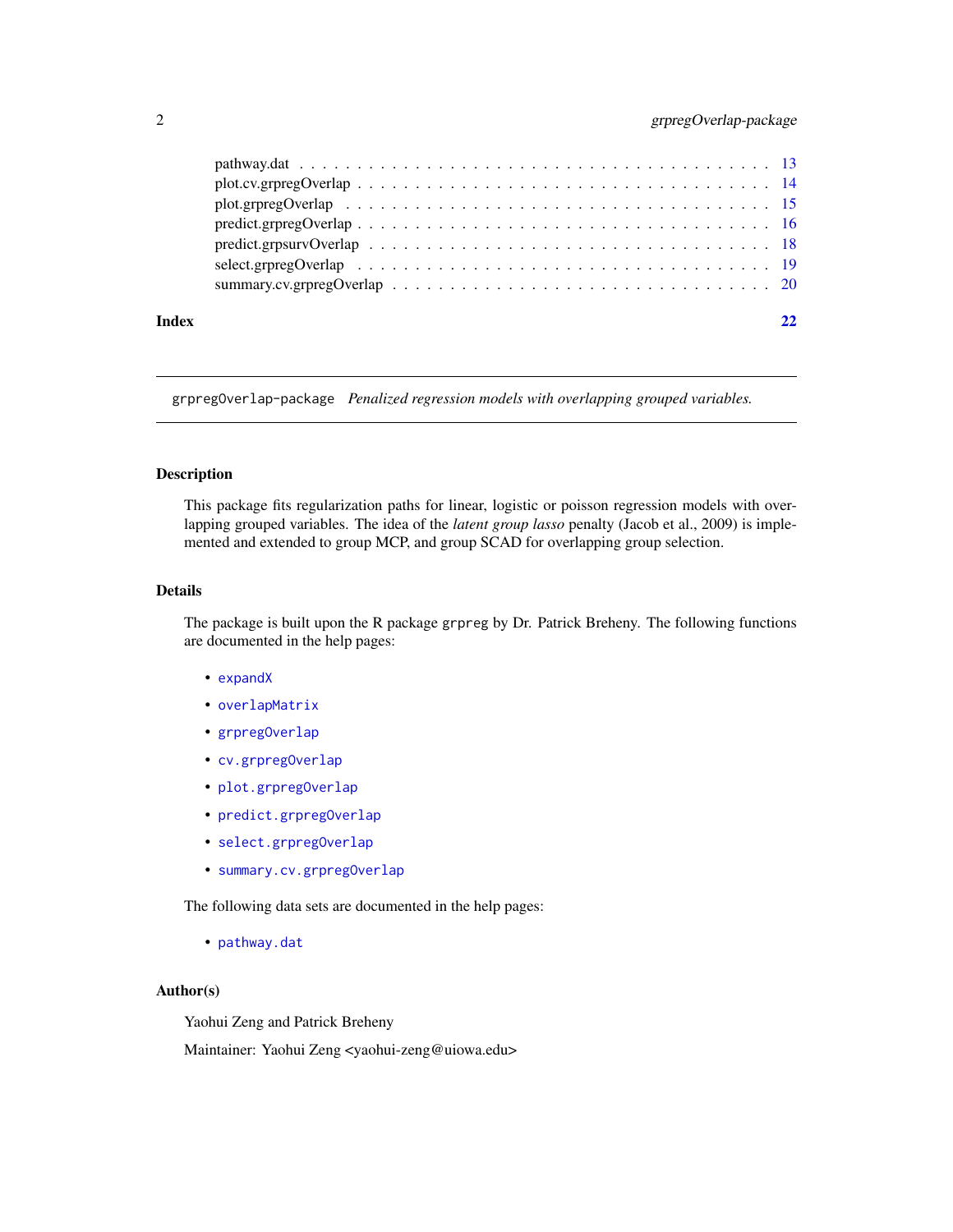# <span id="page-2-0"></span>cv.grpregOverlap 3

#### References

- Jacob, L., Obozinski, G., and Vert, J. P. (2009, June). Group lasso with overlap and graph lasso. *In Proceedings of the 26th annual international conference on machine learning, ACM*: 433-440. <http://www.machinelearning.org/archive/icml2009/papers/471.pdf>
- Obozinski, G., Jacob, L., and Vert, J. P. (2011). Group lasso with overlaps: the latent group lasso approach. <http://arxiv.org/abs/1110.0413>.
- Breheny, P. and Huang, J. (2009) Penalized methods for bi-level variable selection. *Statistics and its interface*, 2: 369-380. [http://myweb.uiowa.edu/pbreheny/publications/](http://myweb.uiowa.edu/pbreheny/publications/Breheny2009.pdf) [Breheny2009.pdf](http://myweb.uiowa.edu/pbreheny/publications/Breheny2009.pdf)
- Huang J., Breheny, P. and Ma, S. (2012). A selective review of group selection in high dimensional models. *Statistical Science*, 27: 481-499. [http://myweb.uiowa.edu/pbreheny/](http://myweb.uiowa.edu/pbreheny/publications/Huang2012.pdf) [publications/Huang2012.pdf](http://myweb.uiowa.edu/pbreheny/publications/Huang2012.pdf)
- Breheny P and Huang J (2015). Group descent algorithms for nonconvex penalized linear and logistic regression models with grouped predictors. *Statistics and Computing*, 25: 173- 187.<http://myweb.uiowa.edu/pbreheny/publications/group-computing.pdf>
- Breheny P and Huang J (2009). Penalized methods for bi-level variable selection. *Statistics and Its Interface*, 2: 369-380. [http://myweb.uiowa.edu/pbreheny/publications/](http://myweb.uiowa.edu/pbreheny/publications/Breheny2009.pdf) [Breheny2009.pdf](http://myweb.uiowa.edu/pbreheny/publications/Breheny2009.pdf)
- Breheny P (2014). R package 'grpreg'. [https://CRAN.R-project.org/package=grpreg/](https://CRAN.R-project.org/package=grpreg/grpreg.pdf) [grpreg.pdf](https://CRAN.R-project.org/package=grpreg/grpreg.pdf)
- Subramanian, et al. (2005). Gene set enrichment analysis: a knowledge-based approach for interpreting genome-wide expression profiles. *Proceedings of the National Academy of Sciences of the United States of America*, 102(43), 15545-15550. [http://www.pnas.org/](http://www.pnas.org/content/102/43/15545.short) [content/102/43/15545.short](http://www.pnas.org/content/102/43/15545.short)

#### Examples

## see examples in grpregOverlap

<span id="page-2-1"></span>cv.grpregOverlap *Cross-validation for choosing regularization parameter lambda*

#### Description

Performs k-fold cross validation for penalized regression models with overlapping grouped covariates over a grid of values for the regularization parameter lambda.

#### Usage

```
cv.grpregOverlap(X, y, group, ..., nfolds = 10, seed, trace = FALSE)
```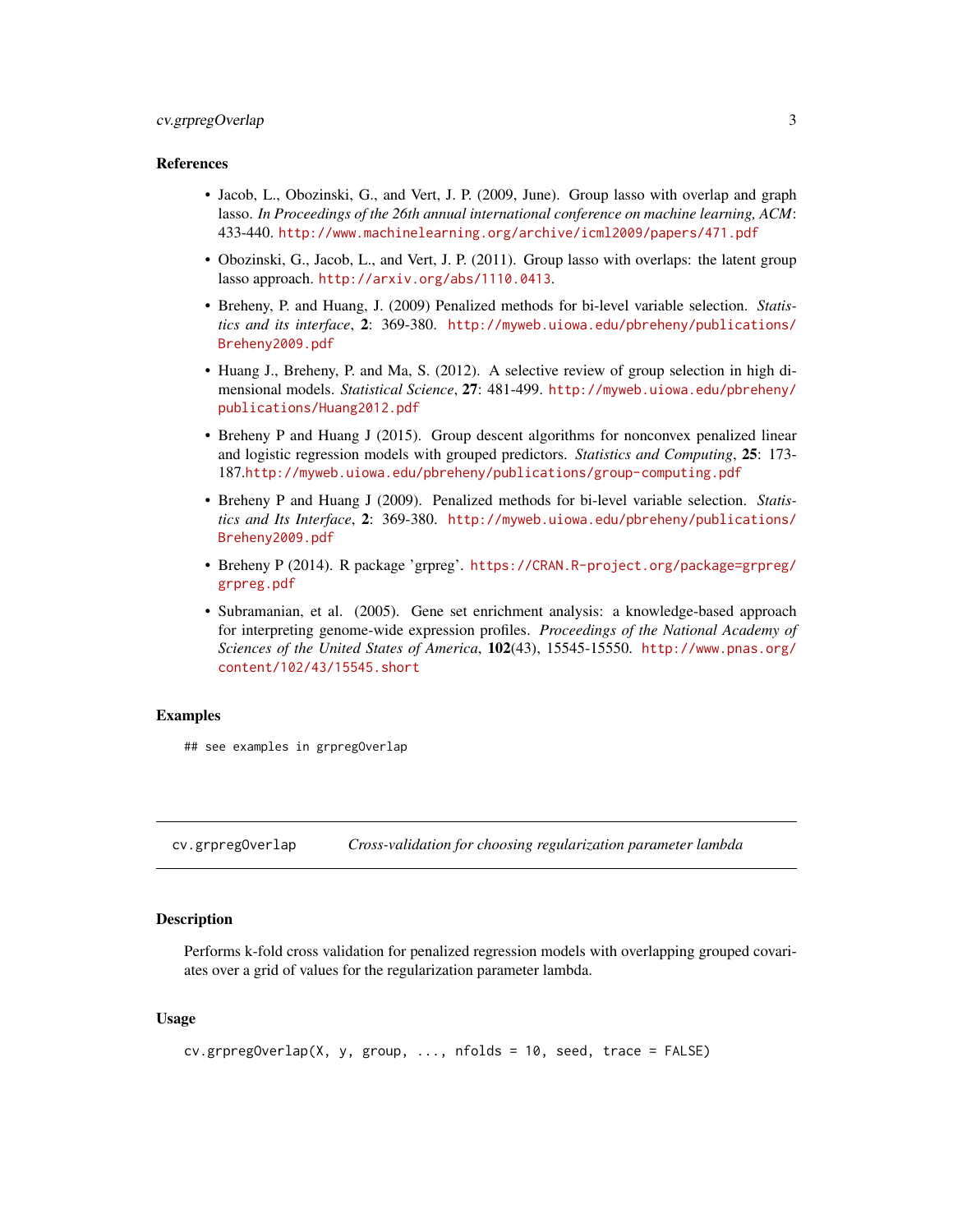# <span id="page-3-0"></span>Arguments

| $\times$ | The design matrix, without an intercept, as in grpreg0verlap.                     |
|----------|-----------------------------------------------------------------------------------|
| <b>y</b> | The response vector (or matrix), as in grpreg0verlap.                             |
| group    | A list of vectors containing group information, as in grpreg0verlap.              |
| $\ddots$ | Additional arguments to grpreg0verlap.                                            |
| nfolds   | The number of cross-validation folds. Default is 10.                              |
| seed     | Set the seed of the random number generator to obtain reproducible results.       |
| trace    | If set to TRUE, print out the progress of the cross-validation. Default is FALSE. |

# Details

This function is built upon [cv.grpreg](#page-0-0). The class can directly call plot function implemented for class [cv.grpreg](#page-0-0).

#### Value

An object with S3 class "cv.grpregOverlap", which inherits from class "cv.grpreg". The following variables are contained in the class (adopted from [cv.grpreg](#page-0-0)).

| cve        | The error for each value of lambda, averaged across the cross-validation folds.                           |
|------------|-----------------------------------------------------------------------------------------------------------|
| cyse       | The estimated standard error associated with each value of for cye.                                       |
| lambda     | The sequence of regularization parameter values along which the cross-validation<br>error was calculated. |
| fit        | The fitted grpreg object for the whole data.                                                              |
| min        | The index of lambda corresponding to lambda.min.                                                          |
| lambda.min | The value of lambda with the minimum cross-validation error.                                              |
| null.dev   | The deviance for the intercept-only model.                                                                |
| рe         | If family="binomial", the cross-validation prediction error for each value of<br>lambda.                  |

# Author(s)

Yaohui Zeng and Patrick Breheny

Maintainer: Yaohui Zeng <yaohui-zeng@uiowa.edu>

# References

• Breheny P (2014). R package 'grpreg'. [https://CRAN.R-project.org/package=grpreg/](https://CRAN.R-project.org/package=grpreg/grpreg.pdf) [grpreg.pdf](https://CRAN.R-project.org/package=grpreg/grpreg.pdf)

# See Also

[grpregOverlap](#page-7-1), [predict.grpregOverlap](#page-15-1), [summary](#page-19-1), and [cv.grpreg](#page-0-0).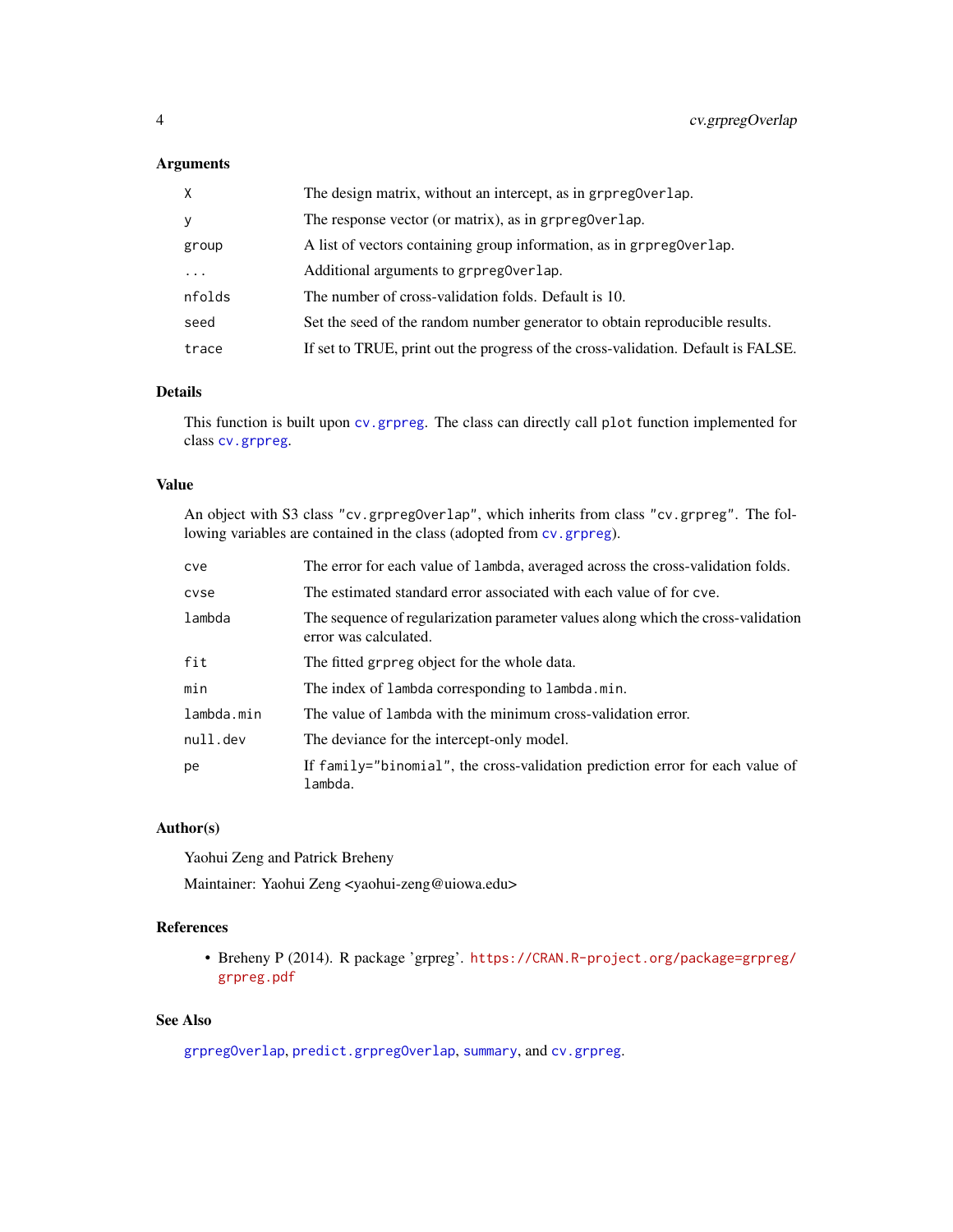# <span id="page-4-0"></span>cv.grpsurvOverlap 5

# Examples

```
## linear regression, a simulation demo.
set.seed(123)
group \leftarrow list(gr1 = c(1, 2, 3),
              gr2 = c(1, 4),gr3 = c(2, 4, 5),gr4 = c(3, 5),
              gr5 = c(6)beta.latent.T <- c(5, 5, 5, 0, 0, 0, 0, 0, 5, 5, 0) # true latent coefficients.
# beta.T <- c(5, 5, 10, 0, 5, 0), true variables: 1, 2, 3, 5; true groups: 1, 4.
X \le matrix(rnorm(n = 6*100), ncol = 6)
X.latent <- expandX(X, group)
y <- X.latent %*% beta.latent.T + rnorm(100)
cvfit <- cv.grpregOverlap(X, y, group, penalty = 'grMCP')
summary(cvfit)
plot(cvfit)
par(mfrow=c(2,2))
plot(cvfit, type="all")
```
<span id="page-4-1"></span>cv.grpsurvOverlap *Cross-validation for choosing regularization parameter lambda for Cox models.*

#### Description

Performs k-fold cross validation for penalized regression models with overlapping grouped covariates over a grid of values for the regularization parameter lambda.

# Usage

```
cv.grpsurvOverlap(X, y, group, ..., nfolds = 10, seed, cv.ind,
                  returnY = FALSE, trace = FALSE)
```
# Arguments

| $\times$   | The design matrix, without an intercept, as in grpreg0verlap.                                                           |
|------------|-------------------------------------------------------------------------------------------------------------------------|
| y          | The time-to-event outcome matrix for survival analysis, as explained in grpreg0verlap.                                  |
| group      | A list of vectors containing group information, as in grpreg0verlap.                                                    |
| $\ddots$   | Additional arguments to grpregoverlap.                                                                                  |
| nfolds     | The number of cross-validation folds. Default is 10.                                                                    |
| seed       | Set the seed of the random number generator to obtain reproducible results.                                             |
| $cv$ . ind | User specified indices of which fold each observation belongs to. By default the<br>observations are randomly assigned. |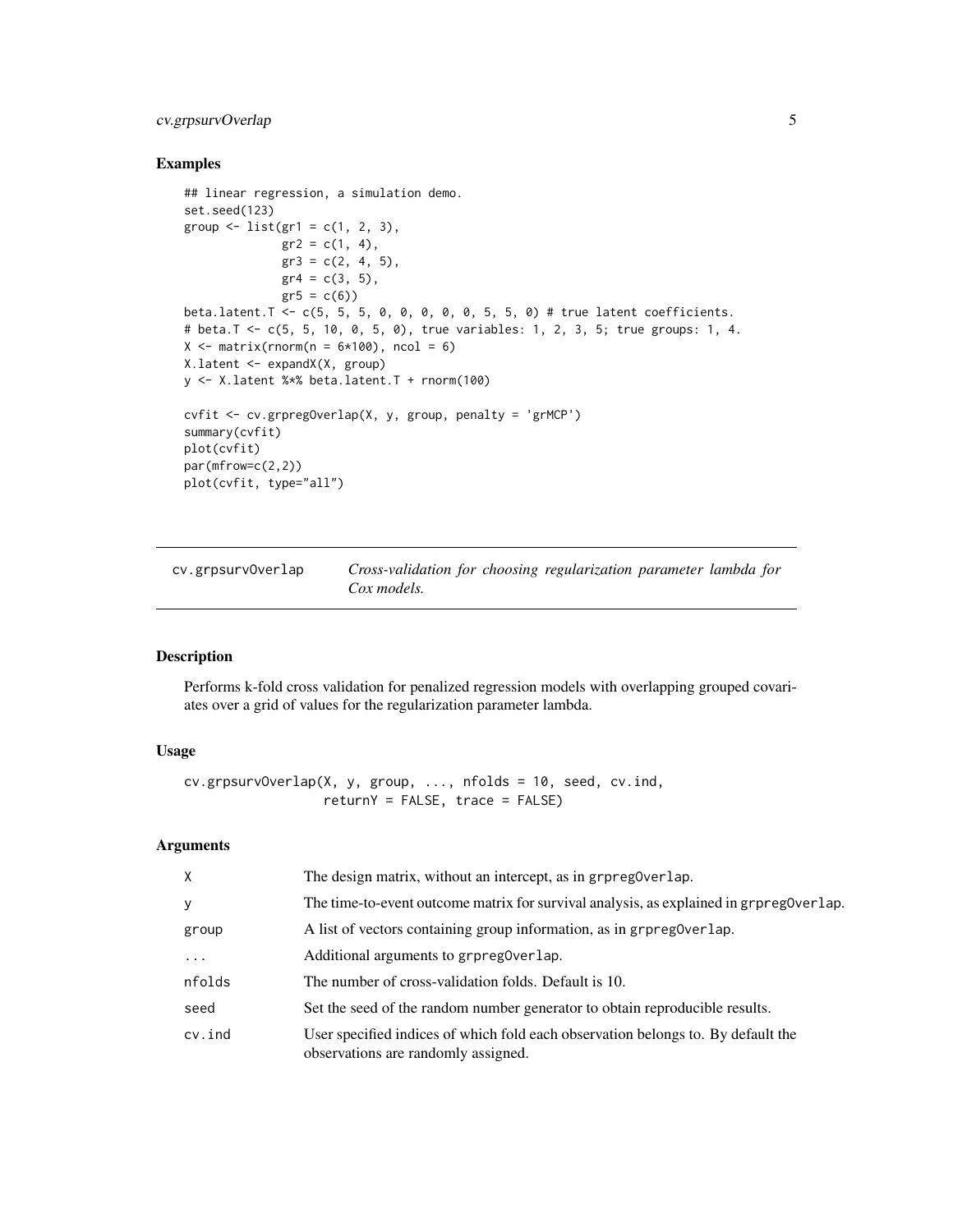<span id="page-5-0"></span>

| returnY | Should the linear predictors from the cross-validation folds be returned? Default<br>is FALSE; if TRUE, this will return a matrix in which the element for row i,        |
|---------|--------------------------------------------------------------------------------------------------------------------------------------------------------------------------|
|         | column i is the fitted value for observation i from the fold in which observation i<br>was excluded from the fit, at the jth value of lambda. See details in cv. grpsurv |
| trace   | If set to TRUE, print out the progress of the cross-validation. Default is FALSE.                                                                                        |

# Details

This function is built upon [cv.grpsurv](#page-0-0). The plot, summary, and predict functions are also supported. See details about the cross-validation approach for fitting survival models in [cv.grpsurv](#page-0-0).

#### Value

An object with S3 class "cv.grpsurvOverlap", which inherits from class "cv.grpregOverlap" and "cv.grpsurv". The following variables are contained in the class (adopted from [cv.grpsurv](#page-0-0)).

| cve        | The error for each value of lambda, averaged across the cross-validation folds.                           |
|------------|-----------------------------------------------------------------------------------------------------------|
| lambda     | The sequence of regularization parameter values along which the cross-validation<br>error was calculated. |
| fit        | The fitted grpreg object for the whole data.                                                              |
| min        | The index of lambda corresponding to lambda.min.                                                          |
| lambda.min | The value of lambda with the minimum cross-validation error.                                              |
| null.dev   | The cross-validated deviance for Cox model with max(lambda). See details in<br>CV.grpsurv.                |

# Author(s)

Yaohui Zeng and Patrick Breheny

Maintainer: Yaohui Zeng <yaohui-zeng@uiowa.edu>

#### References

• Breheny P (2014). R package 'grpreg'. [https://CRAN.R-project.org/package=grpreg/](https://CRAN.R-project.org/package=grpreg/grpreg.pdf) [grpreg.pdf](https://CRAN.R-project.org/package=grpreg/grpreg.pdf)

# See Also

[grpregOverlap](#page-7-1), [predict.grpregOverlap](#page-15-1), [summary](#page-19-1), and [cv.grpreg](#page-0-0).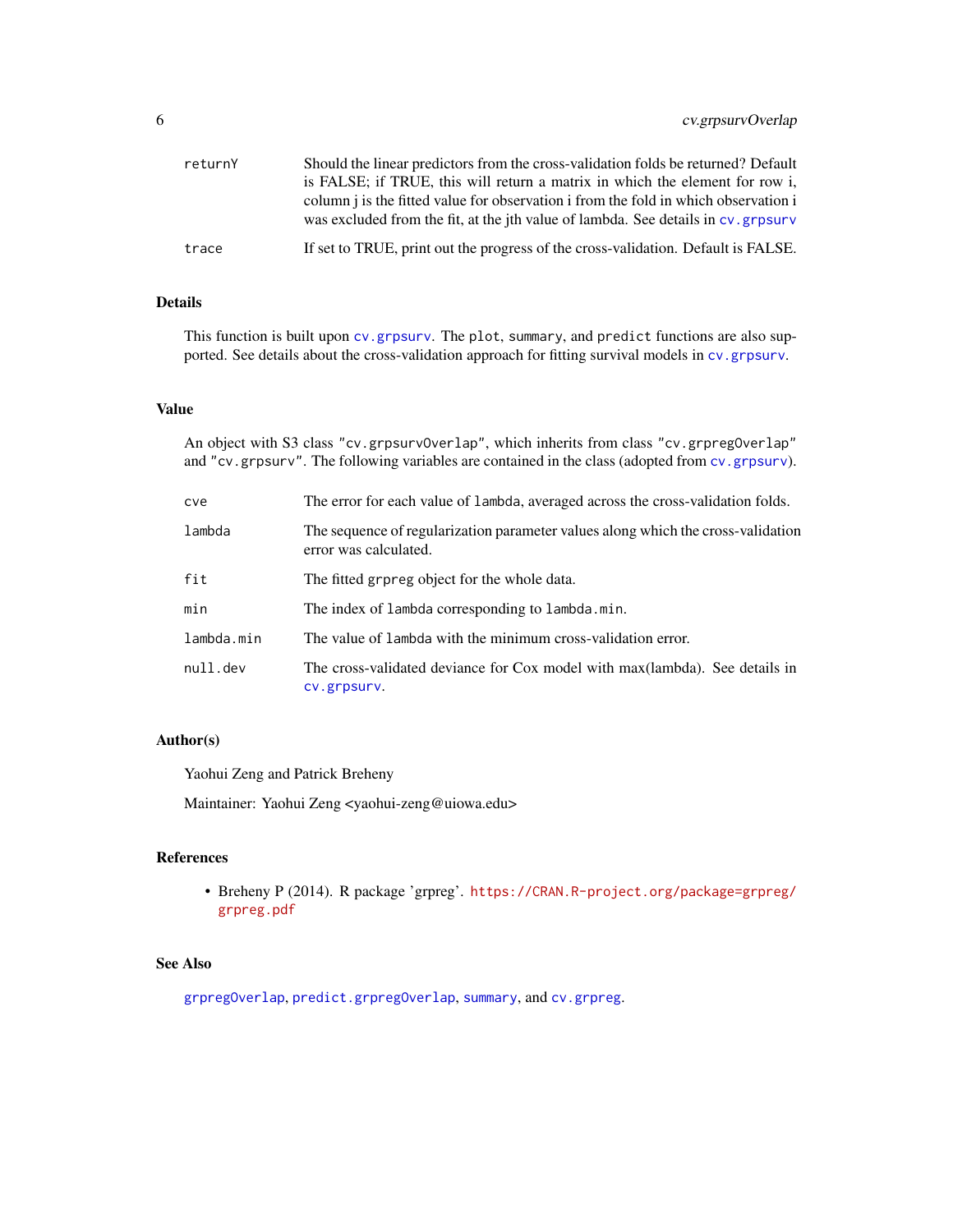<span id="page-6-1"></span><span id="page-6-0"></span>

# Description

expandX creates a new design matrix by duplicating the columns of the overlapped variables in design matrix X.

#### Usage

expandX(X, group)

# Arguments

|       | The design matrix, without an intercept, as in grpregoverlap.        |
|-------|----------------------------------------------------------------------|
| group | A list of vectors containing group information, as in grpreg0verlap. |

# Value

A matrix expanded based on X, with duplicated columns corresponding to variables being overlapped between groups.

#### Note

When expanding X, The columns of X corresponding to the variables not included in group will be removed automatically.

# Author(s)

Yaohui Zeng <yaohui-zeng@uiowa.edu>

#### See Also

[grpregOverlap](#page-7-1), [overlapMatrix](#page-11-1).

#### Examples

```
set.seed(123)
group \le list(gr1 = c(1, 2, 3), gr2 = c(1, 4), gr3 = c(2, 4, 5),
              gr4 = c(3, 5), gr5 = c(6)beta.latent.T <- c(5, 5, 5, 0, 0, 0, 0, 0, 5, 5, 0) # true latent coefficients.
# beta.T <- c(2, 3, 7, 0, 5, 0), true variables: 1, 2, 3, 5; true groups: 1, 4.
X \le matrix(rnorm(n = 6*100), ncol = 6)
X.latent <- expandX(X, group)
```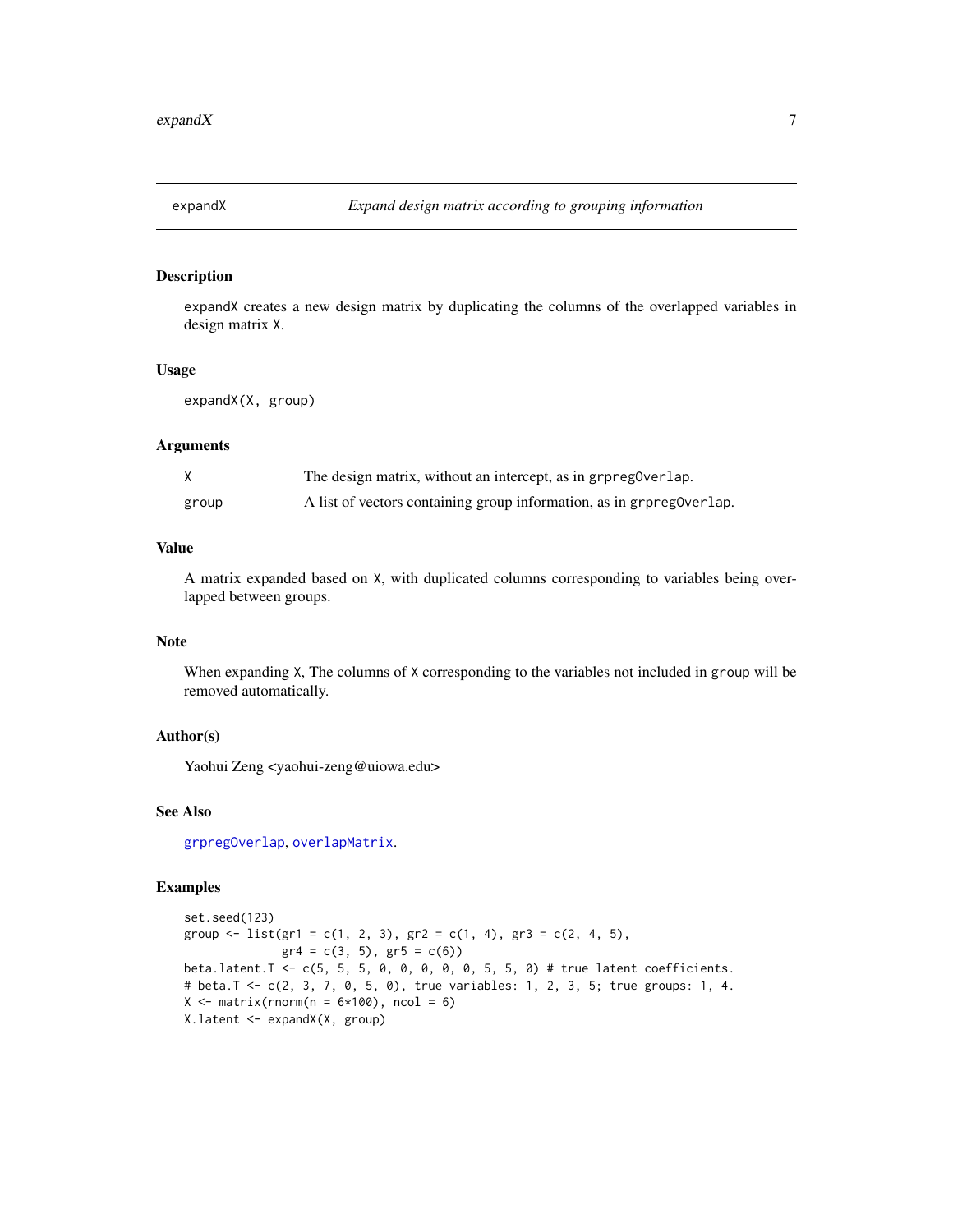#### Description

Fit the regularization paths of linear, logistic, Poisson or Cox models with overlapping grouped covariates based on the latent group lasso approach (Jacob et al., 2009; Obozinski et al., 2011). Latent group MCP/SCAD as well as bi-level selection methods, namely the group exponential lasso (Breheny, 2015) and the composite MCP (Huang et al., 2012) are also available.

# Usage

```
grpregOverlap(X, y, group,
   penalty=c("grLasso", "grMCP", "grSCAD", "gel", "cMCP", "gLasso", "gMCP"),
   family=c("gaussian","binomial", "poisson", "cox"), nlambda=100, lambda,
   lambda.min={if (nrow(X) > ncol(X)) 1e-4 else .05}, alpha=1,eps=.001,max.iter=1000, dfmax=ncol(X), gmax=length(group),
   gamma= "grSCAD", 4, 3), tau=1/3,
   group.multiplier,
   returnX = FALSE, returnOverlap = FALSE,
   warn=TRUE, ...)
```
#### Arguments

| X       | The design matrix, without an intercept. grpreg0verlap calls grpreg, which<br>standardizes the data and includes an intercept by default.                                                                                                                                                                                                                                                             |
|---------|-------------------------------------------------------------------------------------------------------------------------------------------------------------------------------------------------------------------------------------------------------------------------------------------------------------------------------------------------------------------------------------------------------|
| у       | The response vector, or a matrix in the case of multitask learning. For survival<br>analysis, y is the time-to-event outcome - a two-column matrix or Surv object.<br>The first column is the time on study (follow up time); the second column is<br>a binary variable with 1 indicating that the event has occurred and 0 indicating<br>(right) censoring. See grpreg and grpsurv for more details. |
| group   | Different from that in grpreg, group here must be a list of vectors, each con-<br>taining integer indices or character names of variables in the group. variables<br>that not belong to any groups will be disgarded.                                                                                                                                                                                 |
| penalty | The penalty to be applied to the model. Specify grLasso, grMCP, or grSCAD<br>for group selection. Or specify ge1 or cMCP for bi-level selection, i.e., selecting<br>important groups as well as important variables in those groups. See grpreg for<br>more details.                                                                                                                                  |
| family  | Either "gaussian", "binomial", or 'cox', depending on the response. If family is<br>missing, it is set to be 'gaussian'. Specify $f$ amily = 'cox' for survival analysis<br>(Cox models).                                                                                                                                                                                                             |
| nlambda | The number of lambda values. Default is 100.                                                                                                                                                                                                                                                                                                                                                          |
| lambda  | A user supplied sequence of lambda values. Typically, this is left unspecified,<br>and the function automatically computes a grid of lambda values that ranges<br>uniformly on the log scale over the relevant range of lambda values.                                                                                                                                                                |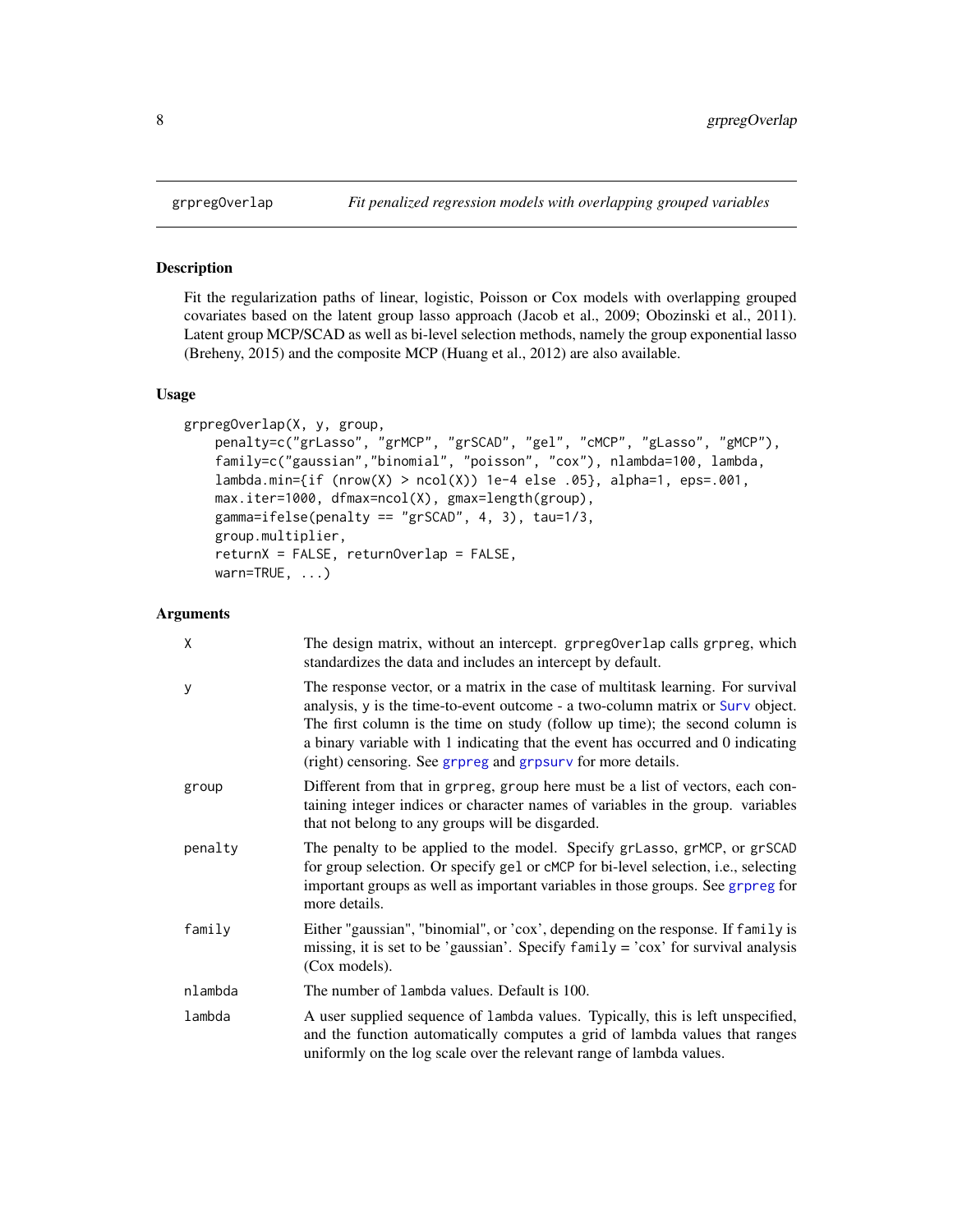| lambda.min       | The smallest value for lambda, as a fraction of lambda.max. Default is .0001<br>if the number of observations is larger than the number of covariates and .05<br>otherwise.                                                                                                                                                                                                                                                                           |
|------------------|-------------------------------------------------------------------------------------------------------------------------------------------------------------------------------------------------------------------------------------------------------------------------------------------------------------------------------------------------------------------------------------------------------------------------------------------------------|
| alpha            | Adopted from grpreg, the L2 (ridge) penalty is also allowed along with the<br>group penalty. alpha controls the proportional weight of the regularization<br>parameters of these two penalties. The regularization parameter of the group<br>penalty is lambda*alpha, while that of the ridge penalty is lambda*(1-alpha).<br>Default is 1: no L2 penalty.                                                                                            |
| eps              | Convergence threshhold. The algorithm iterates until the change (on the stan-<br>dardized scale) in any coefficient is less than eps. Default is .001.                                                                                                                                                                                                                                                                                                |
| max.iter         | The maximum number of iterations. Default is 1000. See grpreg for more<br>details.                                                                                                                                                                                                                                                                                                                                                                    |
| dfmax            | Limit on the number of parameters allowed to be nonzero. If this limit is ex-<br>ceeded, the algorithm will exit early from the regularization path. Default is the<br>total number of covariates.                                                                                                                                                                                                                                                    |
| $g$ max          | Limit on the number of groups allowed to have nonzero elements. If this limit<br>is exceeded, the algorithm will exit early from the regularization path. Default<br>is the total number of groups.                                                                                                                                                                                                                                                   |
| gamma            | Tuning parameter of the MCP penalty; defaults to 3.                                                                                                                                                                                                                                                                                                                                                                                                   |
| tau              | Tuning parameter for the group exponential lasso; defaults to 1/3.                                                                                                                                                                                                                                                                                                                                                                                    |
| group.multiplier |                                                                                                                                                                                                                                                                                                                                                                                                                                                       |
|                  | A vector of values representing multiplicative factors by which each group's<br>penalty is to be multiplied. Often, this is a function (such as the square root)<br>of the number of predictors in each group. If this is not specified by the user,<br>the internal code will, by default, use the square root of group size for the group<br>selection methods, and a vector of 1's (i.e., no adjustment for group size) for<br>bi-level selection. |
| returnX          | Return the new expanded design matrix? Default is FALSE. Note the storage<br>size of this new matrix can be very large.                                                                                                                                                                                                                                                                                                                               |
| returnOverlap    | Return the matrix containing overlapps? Default is FALSE. It is a square matrix<br>C such that $C[i, j]$ is the number of overlapped variables between group i and j.<br>Diagonal value $C[i, i]$ is therefore the number of variables in group i.                                                                                                                                                                                                    |
| warn             | Should the function give a warning if it fails to converge? Default is TRUE. See<br>grpreg for more details.                                                                                                                                                                                                                                                                                                                                          |
| $\cdots$         | Not used currently.                                                                                                                                                                                                                                                                                                                                                                                                                                   |

#### Details

The latent group lasso approach extends the group lasso to group variable selection with overlaps. The proposed *latent group lasso* penalty is formulated in a way such that it's equivalent to a classical non-overlapping group lasso problem in an new space, which is expanded by duplicating the columns of overlapped variables. For technical details, see (Jacob et al., 2009) and (Obozinski et al., 2011).

grpregOverlap takes input design matrix X and grouping information group, and expands X to the new, non-overlapping space. It then calls grpreg for modeling fitting based on group decent algorithm. Unlike in grpreg, the interface for group bridge-penalized method is not implemented.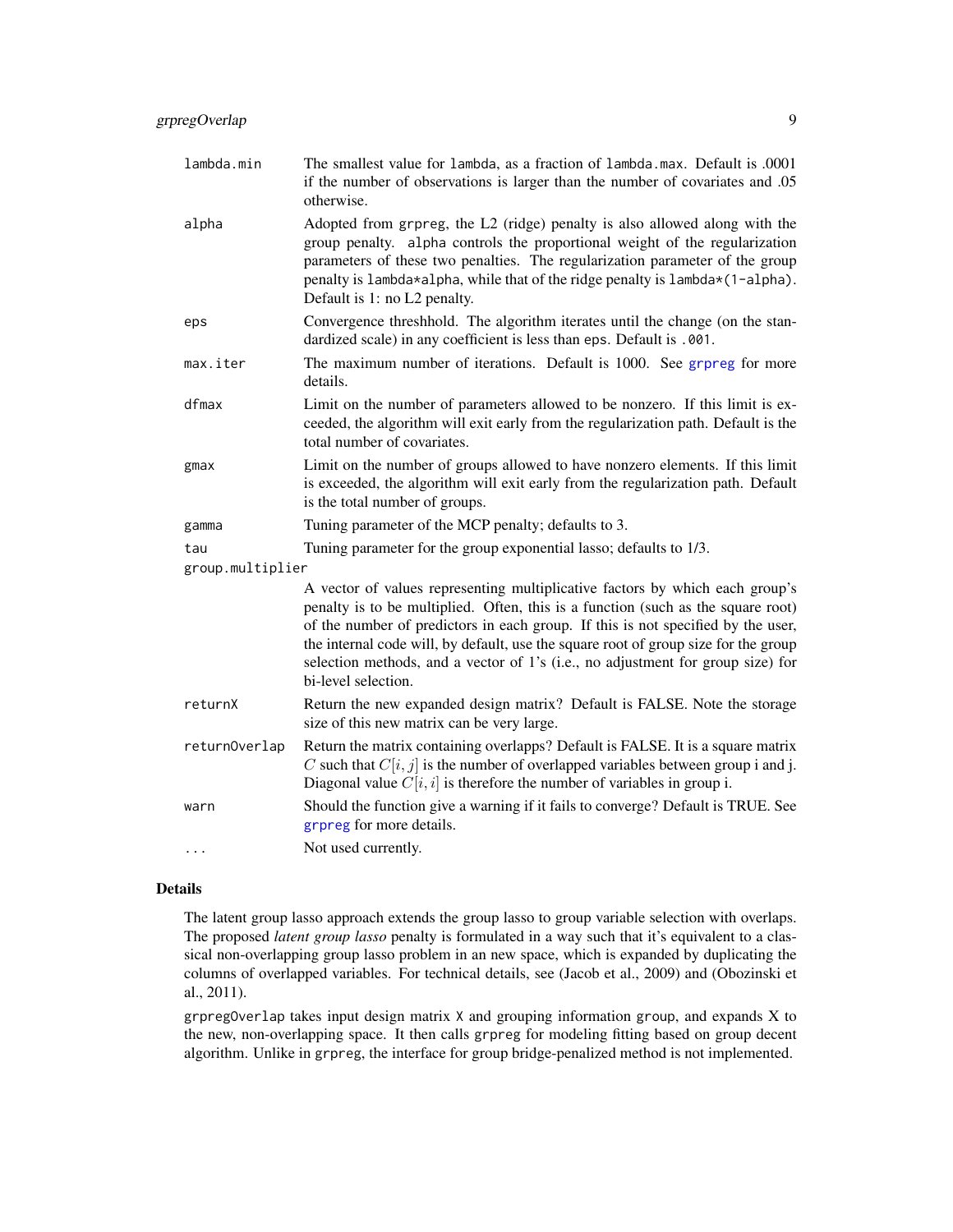The expanded design matrix is named X.latent. It is a returned value in the fitted object, provided returnX is TRUE. The latent coeffecient (or norm) vector then corresponds to that. Note thaT when constructing X.latent, the columns in X corresponding to those variables not included in group will be removed automatically.

For more detailed explanation for the penalties and algorithm, see [grpreg](#page-0-0).

# Value

An object with S3 class "grpregOverlap" or "grpsurvOverlap" (for Cox models), which inherits "grpreg", with following variables.

| beta             | The fitted matrix of coefficients. The number of rows is equal to the number of<br>coefficients, and the number of columns is equal to nlambda.                                                                        |
|------------------|------------------------------------------------------------------------------------------------------------------------------------------------------------------------------------------------------------------------|
| family           | Same as above.                                                                                                                                                                                                         |
| group            | Same as above.                                                                                                                                                                                                         |
| lambda           | The sequence of lambda values in the path.                                                                                                                                                                             |
| alpha            | Same as above.                                                                                                                                                                                                         |
| loss             | A vector containing either the residual sum of squares ("gaussian") or negative<br>log-likelihood ("binomial") or negative partial log-likelihood ("cox") of the<br>fitted model at each value of lambda.              |
| n                | Number of observations.                                                                                                                                                                                                |
| penalty          | Same as above.                                                                                                                                                                                                         |
| df               | A vector of length nlambda containing estimates of effective number of model<br>parameters all the points along the regularization path. For details on how this<br>is calculated, see Breheny and Huang (2009).       |
| iter             | A vector of length nlambda containing the number of iterations until conver-<br>gence at each value of lambda.                                                                                                         |
| group.multiplier |                                                                                                                                                                                                                        |
|                  | A named vector containing the multiplicative constant applied to each group's<br>penalty.                                                                                                                              |
| beta.latent      | The fitted matrix of latent coefficients. The number of rows is equal to the<br>number of coefficients, and the number of columns is equal to nlambda.                                                                 |
| incidence.mat    | Incidence matrix: $I[i, j] = 1$ if group i contains variable j; otherwise 0.                                                                                                                                           |
| grp.vec          | A vector of consecutive integers indicating grouping information of variables.<br>This is equivalent to argument group in grpreg.                                                                                      |
| overlap.mat      | A square matrix C where $C[i, j]$ is the number of overlapped variables between<br>group i and j. Diagonal value $C[i, i]$ is therefore the number of variables in<br>group i. Only returned if returnOverlap is TRUE. |
| X.latent         | The new expanded design matrix for the latent group lasso formulation. The<br>variables are reordered according to the order of groups. Only returned if returnX<br>is TRUE.                                           |
| W                | Matrix of exp(beta) values for each subject over all lambda values. (For Cox<br>models only)                                                                                                                           |
| time             | Times on study. (For Cox models only)                                                                                                                                                                                  |
| fail             | Failure event indicator. (For Cox models only)                                                                                                                                                                         |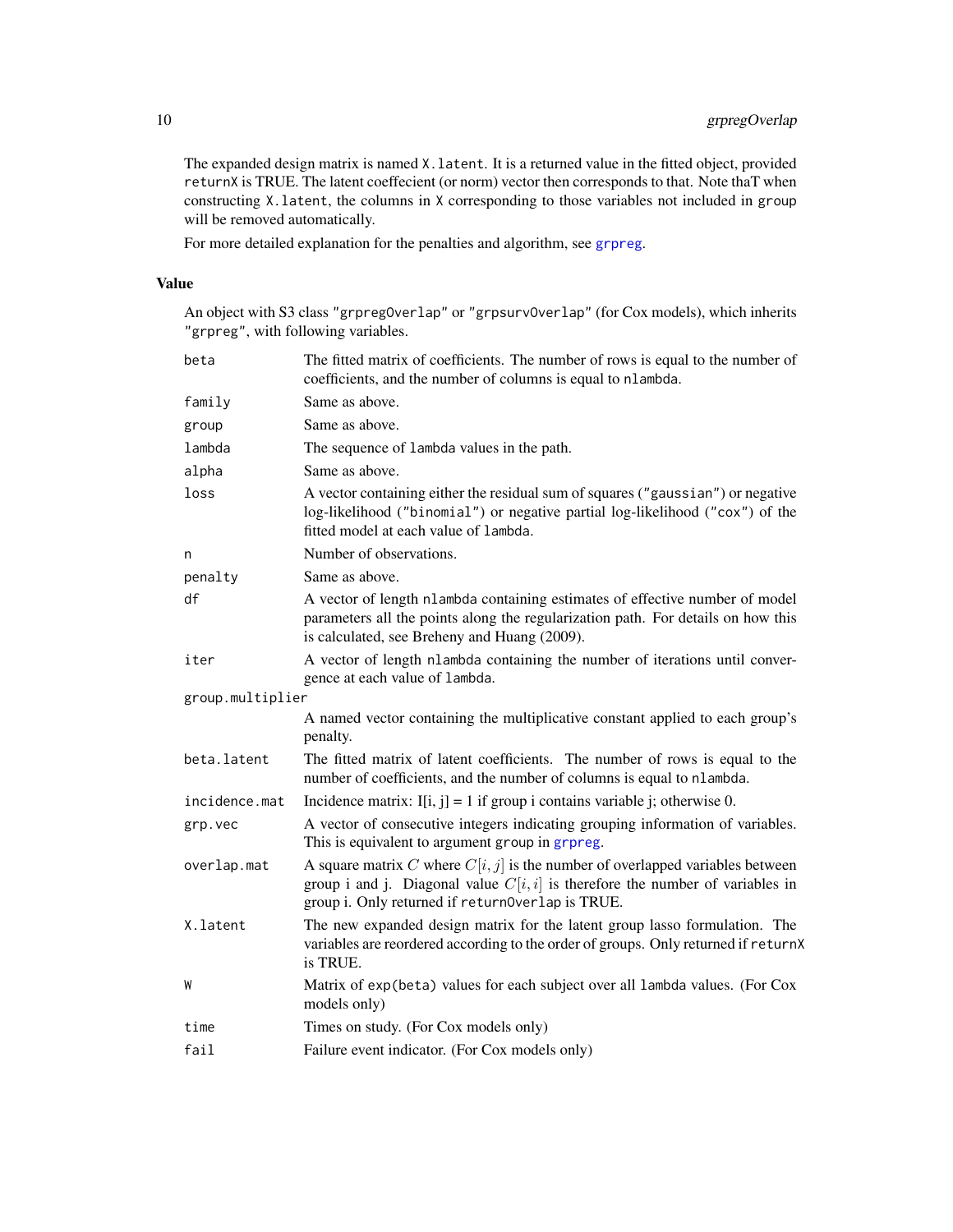#### <span id="page-10-0"></span>grpregOverlap 11

#### Author(s)

Yaohui Zeng and Patrick Breheny

Maintainer: Yaohui Zeng <yaohui-zeng@uiowa.edu>

#### References

- Jacob, L., Obozinski, G., and Vert, J. P. (2009, June). Group lasso with overlap and graph lasso. *In Proceedings of the 26th annual international conference on machine learning, ACM*: 433-440. <http://www.machinelearning.org/archive/icml2009/papers/471.pdf>
- Obozinski, G., Jacob, L., and Vert, J. P. (2011). Group lasso with overlaps: the latent group lasso approach. <http://arxiv.org/abs/1110.0413>.
- Breheny, P. and Huang, J. (2009) Penalized methods for bi-level variable selection. *Statistics and its interface*, 2: 369-380. [http://myweb.uiowa.edu/pbreheny/publications/](http://myweb.uiowa.edu/pbreheny/publications/Breheny2009.pdf) [Breheny2009.pdf](http://myweb.uiowa.edu/pbreheny/publications/Breheny2009.pdf)
- Huang J., Breheny, P. and Ma, S. (2012). A selective review of group selection in high dimensional models. *Statistical Science*, 27: 481-499. [http://myweb.uiowa.edu/pbreheny/](http://myweb.uiowa.edu/pbreheny/publications/Huang2012.pdf) [publications/Huang2012.pdf](http://myweb.uiowa.edu/pbreheny/publications/Huang2012.pdf)
- Breheny P and Huang J (2015). Group descent algorithms for nonconvex penalized linear and logistic regression models with grouped predictors. *Statistics and Computing*, 25: 173- 187.<http://myweb.uiowa.edu/pbreheny/publications/group-computing.pdf>
- Breheny P and Huang J (2009). Penalized methods for bi-level variable selection. *Statistics and Its Interface*, 2: 369-380. [http://myweb.uiowa.edu/pbreheny/publications/](http://myweb.uiowa.edu/pbreheny/publications/Breheny2009.pdf) [Breheny2009.pdf](http://myweb.uiowa.edu/pbreheny/publications/Breheny2009.pdf)
- Breheny P (2014). R package 'grpreg'. [https://CRAN.R-project.org/package=grpreg/](https://CRAN.R-project.org/package=grpreg/grpreg.pdf) [grpreg.pdf](https://CRAN.R-project.org/package=grpreg/grpreg.pdf)

#### See Also

[cv.grpregOverlap](#page-2-1), [cv.grpsurvOverlap](#page-4-1), [plot](#page-14-1), [select](#page-18-1), [grpreg](#page-0-0), [grpsurv](#page-0-0).

#### Examples

```
## linear regression, a simulation demo.
set.seed(123)
group \le list(gr1 = c(1, 2, 3), gr2 = c(1, 4), gr3 = c(2, 4, 5),
              gr4 = c(3, 5), gr5 = c(6)beta.latent.T <- c(5, 5, 5, 0, 0, 0, 0, 0, 5, 5, 0) # true latent coefficients.
# beta.T <- c(5, 5, 10, 0, 5, 0), true variables: 1, 2, 3, 5; true groups: 1, 4.
X \le matrix(rnorm(n = 6*100), ncol = 6)
X.latent <- expandX(X, group)
y \le -X. latent %*% beta. latent. T + rnorm(100)
fit <- grpregOverlap(X, y, group, penalty = 'grLasso')
# fit <- grpregOverlap(X, y, group, penalty = 'grMCP')
# fit <- grpregOverlap(X, y, group, penalty = 'grSCAD')
head(coef(fit, latent = TRUE)) # compare to beta.latent.T
plot(fit, latent = TRUE)
head(coef(fit, latent = FALSE)) # compare to beta.T
```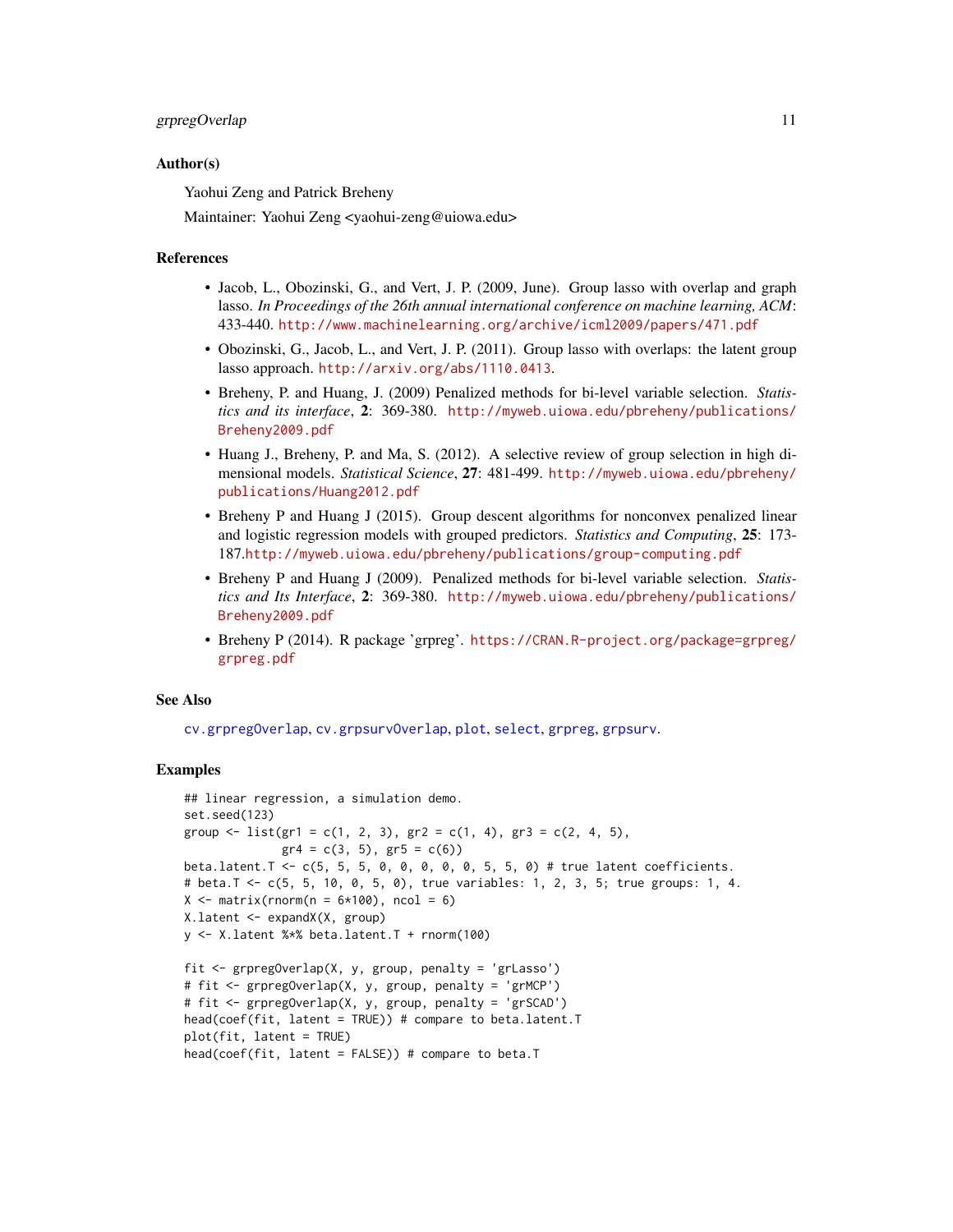```
plot(fit, latent = FALSE)
cvfit <- cv.grpregOverlap(X, y, group, penalty = 'grMCP')
plot(cvfit)
head(coef(cvfit))
summary(cvfit)
## logistic regression, real data, pathway selection
data(pathway.dat)
X <- pathway.dat$expression
group <- pathway.dat$pathways
y <- pathway.dat$mutation
fit <- grpregOverlap(X, y, group, penalty = 'grLasso', family = 'binomial')
plot(fit)
str(select(fit))
str(select(fit,criterion="AIC",df="active"))
## Not run:
cvfit <- cv.grpregOverlap(X, y, group, penalty = 'grLasso', family = 'binomial')
coef(cvfit)
predict(cvfit, X, type='response')
predict(cvfit, X, type = 'class')
plot(cvfit)
plot(cvfit, type = 'all')
summary(cvfit)
## End(Not run)
```
<span id="page-11-1"></span>overlapMatrix *Compute a matrix indicating overlaps between groups*

#### Description

Compute a matrix indicating the number of overlaps between groups.

#### Usage

overlapMatrix(X, group)

#### Arguments

| X     | The design matrix, without an intercept, as in grpregoverlap.        |
|-------|----------------------------------------------------------------------|
| group | A list of vectors containing group information, as in grpreg0verlap. |

# Details

This function is intended to provide an interface for users to check the overlapping structure among groups.

<span id="page-11-0"></span>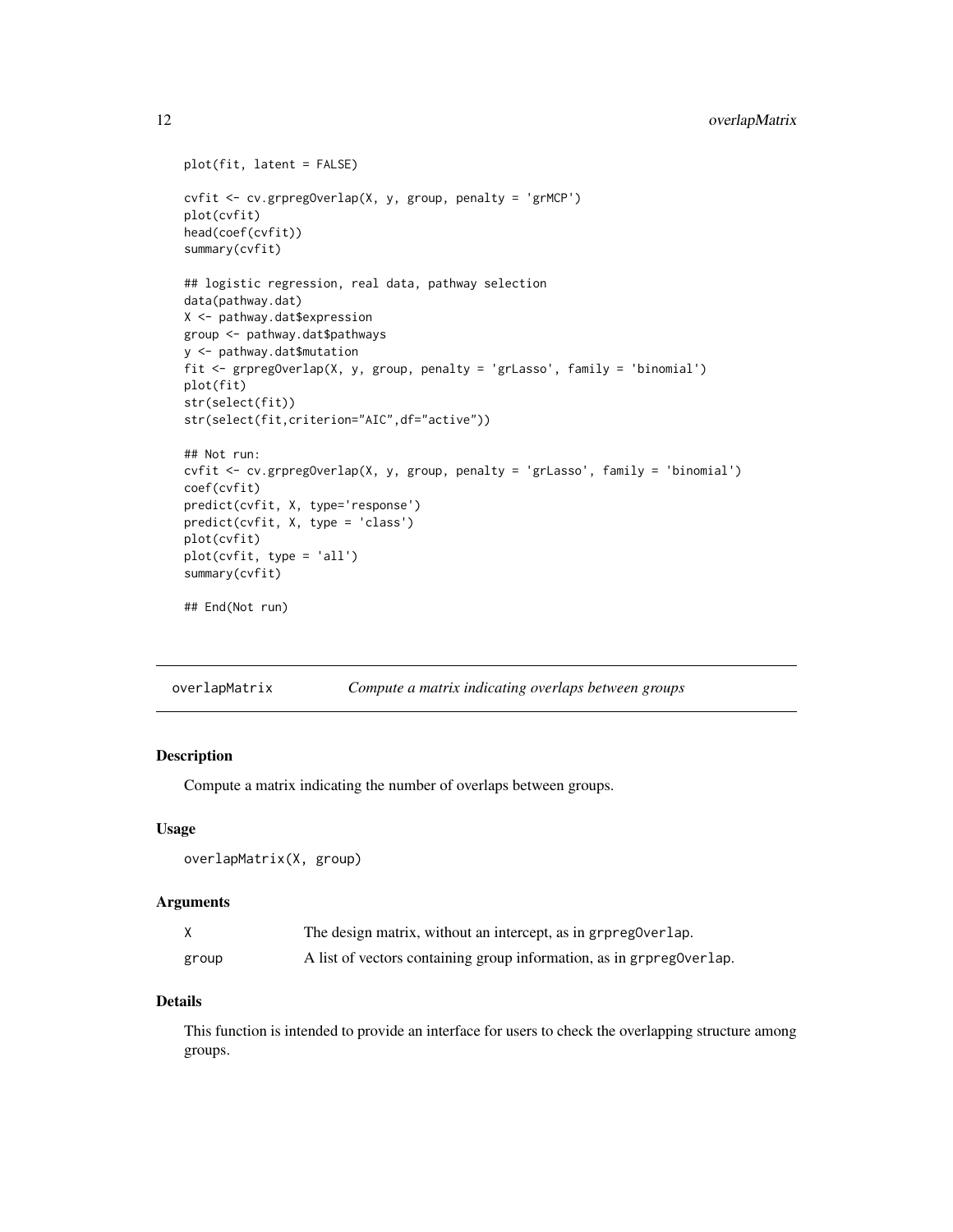#### <span id="page-12-0"></span>pathway.dat 13

# Value

A square (sparse) matrix C:  $C[i, j]$  is the number of overlapped variables between group i and j. Diagonal value  $C[i, i]$  is the number of variables in group i.

#### Author(s)

Yaohui Zeng <yaohui-zeng@uiowa.edu>

#### Examples

```
data(pathway.dat)
X <- pathway.dat$expression
group <- pathway.dat$pathways
overlap.mat <- overlapMatrix(X, group)
```
<span id="page-12-1"></span>pathway.dat *Gene expression and pathway information of p53 cancer cell lines*

#### Description

The data set contains gene expression data and pathway (group) information of p53 cancer cell lines. The mutational status of the p53 gene for 50 cell lines is recorded, with 17 classified as normal and 33 as carrying mutations. Pathway information of the genes are from the C2 catalog of the Initial Catalog of Human Gene Sets, or MSigDB 1.0 (Subramanian et al., 2005).

#### Usage

data(pathway.dat)

#### Format

The raw data files of gene expression and pathway information can be found via links in **Source** section below. The raw data is preprocessed such that only 308 pathways with size between 15 and 500 are included. Then 4301 genes in those selected pathways are chosen.

A list of three variables included in pathway.dat:

- expression a 50-by-4301 matrix that records the gene expression data. Used as design matrix.
- mutation a 1-by-50 binary response vector recording the mutational status:  $1 = normal$ ;  $0 =$ mutation. Used as response vector.
- pathways a list of 308 vectors. Each contains the names of genes in that pathway. Used as group information.

#### Source

The raw data files can be downloaded via [http://www.broadinstitute.org/gsea/datasets.](http://www.broadinstitute.org/gsea/datasets.jsp) [jsp](http://www.broadinstitute.org/gsea/datasets.jsp).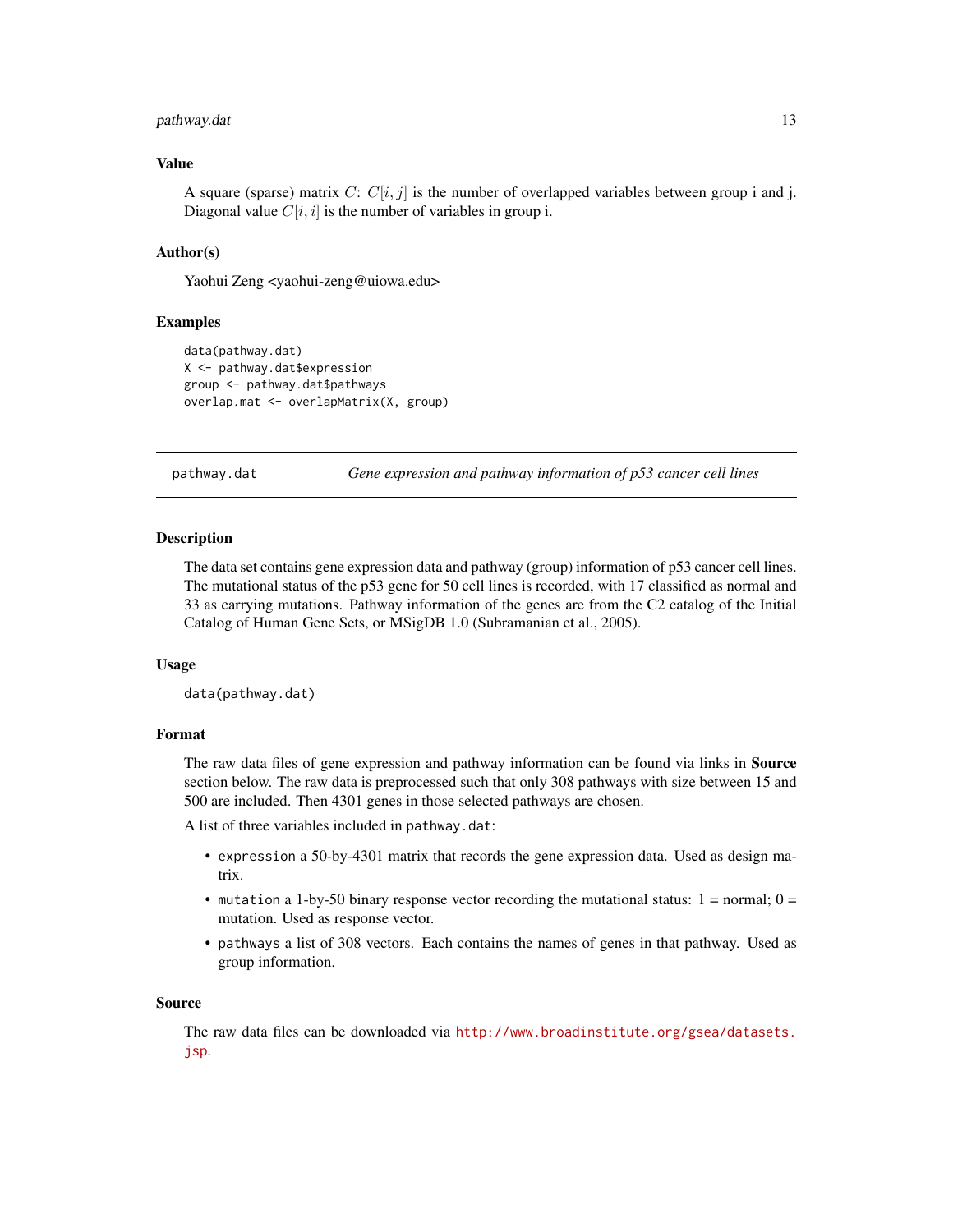# <span id="page-13-0"></span>References

• Subramanian, et al. (2005). Gene set enrichment analysis: a knowledge-based approach for interpreting genome-wide expression profiles. *Proceedings of the National Academy of Sciences of the United States of America*, 102(43), 15545-15550. [http://www.pnas.org/](http://www.pnas.org/content/102/43/15545.short) [content/102/43/15545.short](http://www.pnas.org/content/102/43/15545.short)

# Examples

```
data(pathway.dat)
pathway.dat$expression[1:10, 1:10]
pathway.dat$mutation
head(pathway.dat$pathways)
```
plot.cv.grpregOverlap *Plots the cross-validation curve from cross-validated object*

# Description

Plots the cross-validation curve from a a cv.grpregOverlap or cv.grpsurvOverlap object.

# Usage

```
## S3 method for class 'cv.grpregOverlap'
plot(x, log.l=TRUE, type=c("cve", "rsq", "scale",
"snr", "pred", "all"), selected=TRUE, vertical.line=TRUE, col="red",
...)
```
# Arguments

| x             | A cv.grpreg0verlap or cv.grpsurv0verlap object.                                                                                                                                                                                                                                                                                                                                                                                                   |
|---------------|---------------------------------------------------------------------------------------------------------------------------------------------------------------------------------------------------------------------------------------------------------------------------------------------------------------------------------------------------------------------------------------------------------------------------------------------------|
| log.1         | Should horizontal axis be on the log scale? Default is TRUE.                                                                                                                                                                                                                                                                                                                                                                                      |
| type          | What to plot on the vertical axis. cve plots the cross-validation error (deviance);<br>rsq plots an estimate of the fraction of the deviance explained by the model<br>(R-squared); snr plots an estimate of the signal-to-noise ratio; scale plots, for<br>family="gaussian", an estimate of the scale parameter (standard deviation);<br>pred plots, for family="binomial", the estimated prediction error; all pro-<br>duces all of the above. |
| selected      | If TRUE (the default), places an axis on top of the plot denoting the number of<br>groups in the model (i.e., that contain a nonzero regression coefficient) at that<br>value of lambda.                                                                                                                                                                                                                                                          |
| vertical.line | If TRUE (the default), draws a vertical line at the value where cross-validation<br>error is minimized.                                                                                                                                                                                                                                                                                                                                           |
| col           | Controls the color of the dots (CV estimates).                                                                                                                                                                                                                                                                                                                                                                                                    |
| $\ddots$ .    | Other graphical parameters to plot                                                                                                                                                                                                                                                                                                                                                                                                                |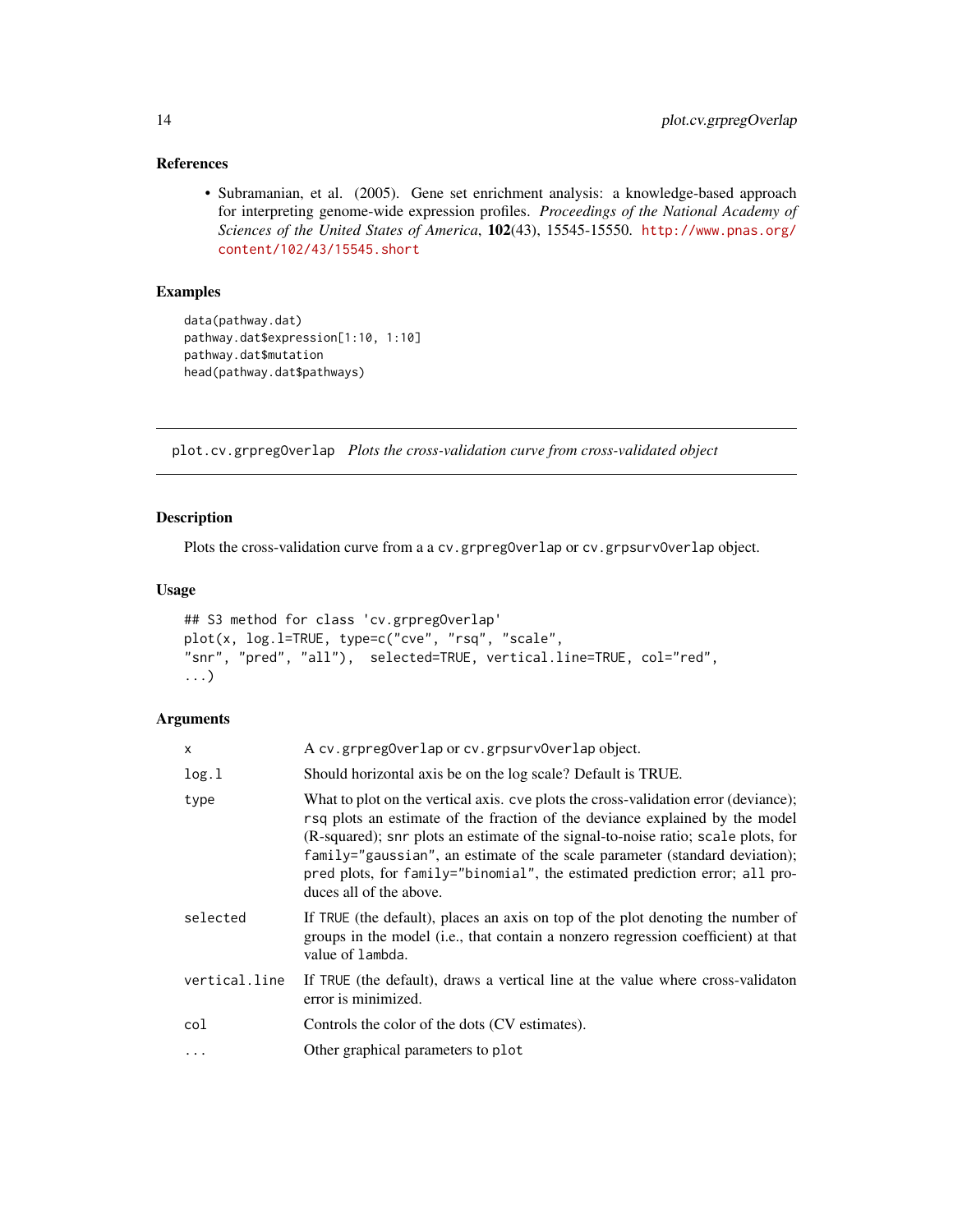# <span id="page-14-0"></span>plot.grpregOverlap 15

# Author(s)

Yaohui Zeng and Patrick Breheny

Maintainer: Yaohui Zeng <yaohui-zeng@uiowa.edu>

<span id="page-14-1"></span>plot.grpregOverlap *Plot object "grpregOverlap"*

# Description

Plot the paths of estimated coefficients, latent coefficients (default), or L2 norms of the groups for a fitted object "grpregOverlap".

# Usage

## S3 method for class 'grpregOverlap'  $plot(x, legend.loc, alpha = 1, latent = TRUE, log.1 = FALSE, norm = FALSE, ...)$ 

#### Arguments

| x          | The fitted "grpreg0verlap" object.                                                                                                                           |
|------------|--------------------------------------------------------------------------------------------------------------------------------------------------------------|
| legend.loc | Where to put the legend? If left unspecified, no legend is drawn. See legend<br>for details.                                                                 |
| alpha      | Controls alpha-blending. Default is alpha=1.                                                                                                                 |
| latent     | Should plot the paths of latent coefficients? Default is TRUE. Note $\hat{\gamma}$ is used as<br>the label of y axis to represent latent coefficient vector. |
| log.1      | Should horizontal axis be on the log scale? Default is FALSE.                                                                                                |
| norm       | If TRUE, plot the norm of each group, rather than the individual coefficients.<br>Note that the norm is of latent coefficients.                              |
| .          | Other graphical parameters to plot, matlines, or legend.                                                                                                     |
|            |                                                                                                                                                              |

# Author(s)

Yaohui Zeng and Patrick Breheny Maintainer: Yaohui Zeng <yaohui-zeng@uiowa.edu>

# See Also

#### [grpregOverlap](#page-7-1)

#### Examples

## See examples in 'grpregOverlap'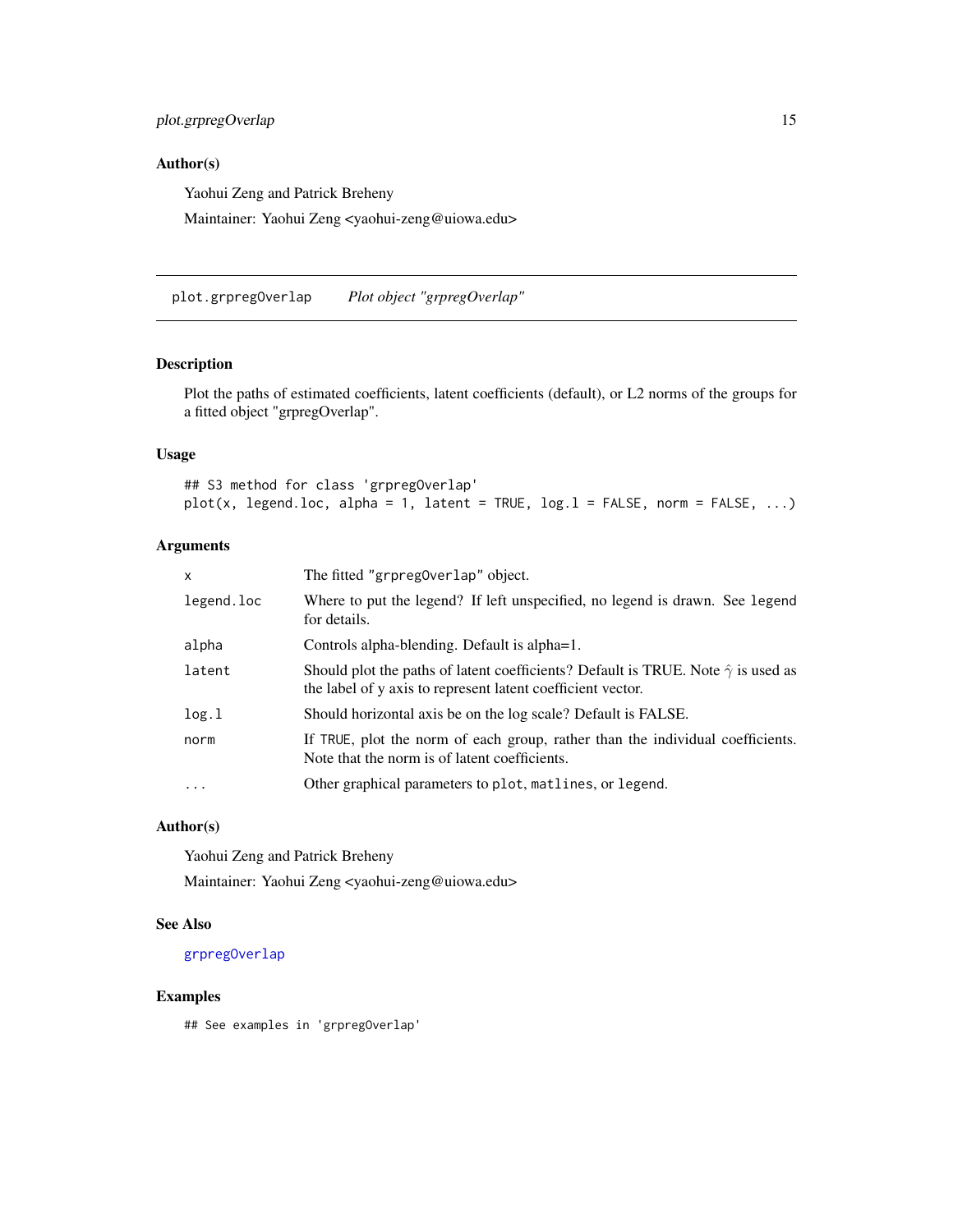<span id="page-15-1"></span><span id="page-15-0"></span>predict.grpregOverlap *Model predictions based on a fitted object*

#### Description

Similar to other predict methods, this function returns predictions from a fitted "grpregOverlap" object.

#### Usage

```
## S3 method for class 'grpregOverlap'
predict(object, X, type = c("link", "response", "class",
   "coefficients", "vars", "groups", "nvars", "ngroups", "norm"), latent = FALSE,
    lambda, which = 1:length(object$lambda), ...)
## S3 method for class 'cv.grpregOverlap'
predict(object, X, type = c("link", "response", "class",
   "coefficients", "vars", "groups", "nvars", "ngroups", "norm"), latent = FALSE,
    lambda = object$lambda.min, which=object$min, ...)
## S3 method for class 'grpregOverlap'
coef(object, lambda, latent = FALSE, which=1:length(object$lambda), drop=TRUE, ...)
## S3 method for class 'cv.grpregOverlap'
coef(object, latent = FALSE, lambda = object$lambda.min, which = object$min, ...)
```
#### **Arguments**

| object | A fitted "grpreg0verlap" or "cv.grpreg0verlap" model object.                                                                                                                                                                                                                                                                                                                                                                                                                                                                                                              |
|--------|---------------------------------------------------------------------------------------------------------------------------------------------------------------------------------------------------------------------------------------------------------------------------------------------------------------------------------------------------------------------------------------------------------------------------------------------------------------------------------------------------------------------------------------------------------------------------|
| χ      | Matrix of values at which predictions are to be made. Not used for type="coefficients".                                                                                                                                                                                                                                                                                                                                                                                                                                                                                   |
| type   | Type of prediction: "link" returns the linear predictors; "response" gives the<br>fitted values; "class" returns the binomial outcome with the highest probabil-<br>ity; "coefficients" returns the coefficients; "vars" returns the indices for the<br>nonzero coefficients; "groups" returns the indices for the groups with at least<br>one nonzero coefficient; "nvars" returns the number of nonzero coefficients;<br>"ngroups" returns the number of groups with at least one nonzero coefficient;<br>"norm" returns the L2 norm of the coefficients in each group. |
| latent | Should return prediction values at the latent level? Default is FALSE. The option<br>latent = TRUE is meaningful only if type is "coefficients", "vars", "nvars", or<br>"norm" since there are no latent information for other types. Otherwise, a note<br>message will be printed; If type = "norm", this argument is overwritten to be<br>TRUE' since the L2 norms are from latent coefficients.                                                                                                                                                                        |
| lambda | Values of the regularization parameter 1 ambda at which predictions are requested.<br>For values of lambda not in the sequence of fitted models, linear interpolation is<br>used.                                                                                                                                                                                                                                                                                                                                                                                         |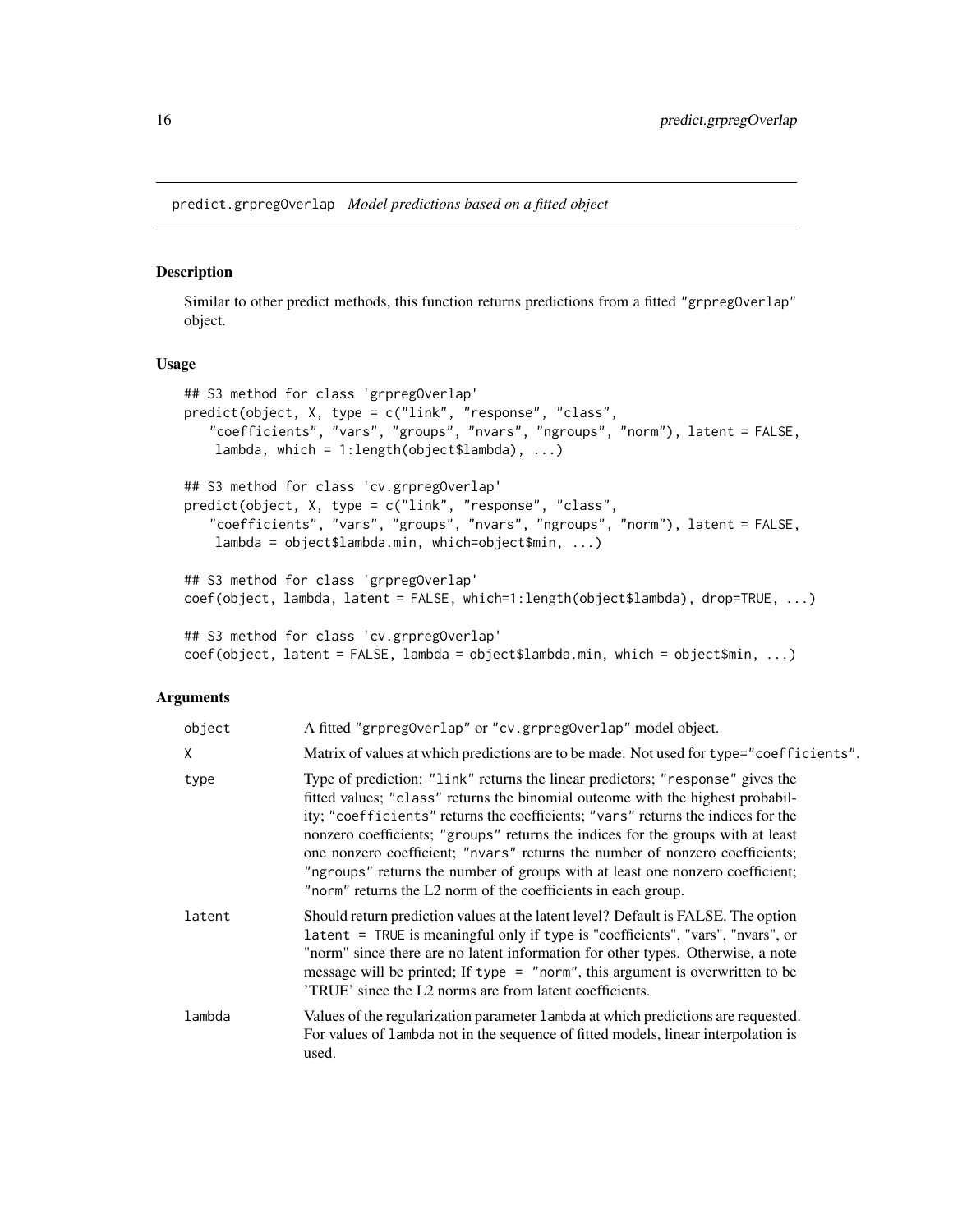<span id="page-16-0"></span>

| which | Indices of the penalty parameter 1 ambda at which predictions are required. By       |
|-------|--------------------------------------------------------------------------------------|
|       | default, all indices are returned. If lambda is specified, this will override which. |
| drop  | Drop the matrix to be a vector.                                                      |
| .     | Not used.                                                                            |

# Details

coef and predict methods are provided for "cv.grpregOverlap" options as a convenience. They simply call coef.grpregOverlap and predict.grpregOverlap with lambda set to the value that minimizes the cross-validation error.

### Value

The object returned depends on the specification on type and latent.

# Author(s)

Yaohui Zeng and Patrick Breheny

Maintainer: Yaohui Zeng <yaohui-zeng@uiowa.edu>

# See Also

[grpregOverlap](#page-7-1)

#### Examples

```
data(pathway.dat)
X <- pathway.dat$expression
group <- pathway.dat$pathways
y <- pathway.dat$mutation
fit <- grpregOverlap(X, y, group, penalty = 'grLasso', family = 'binomial')
head(predict(fit, type = 'ngroups', lambda = 0.01))
head(predict(fit, type = 'nvars', lambda = 0.01))
head(predict(fit, type = 'vars', latent = TRUE, lambda = 0.01))
head(predict(fit, type = 'groups', latent = TRUE, lambda = 0.01)) # A note printed.
head(predict(fit, X, type="class", lambda=.01))
head(predict(fit, X, type = "coefficients", lambda = 0.01))
head(predict(fit, type="norm", lambda=.01))
## Not run:
cvfit <- cv.grpregOverlap(X, y, group, penalty = 'grLasso', family = 'binomial')
head(coef(cvfit))
predict(cvfit, X, type='response')
predict(cvfit, X, type = 'link')
predict(cvfit, X, type = 'class')
## End(Not run)
```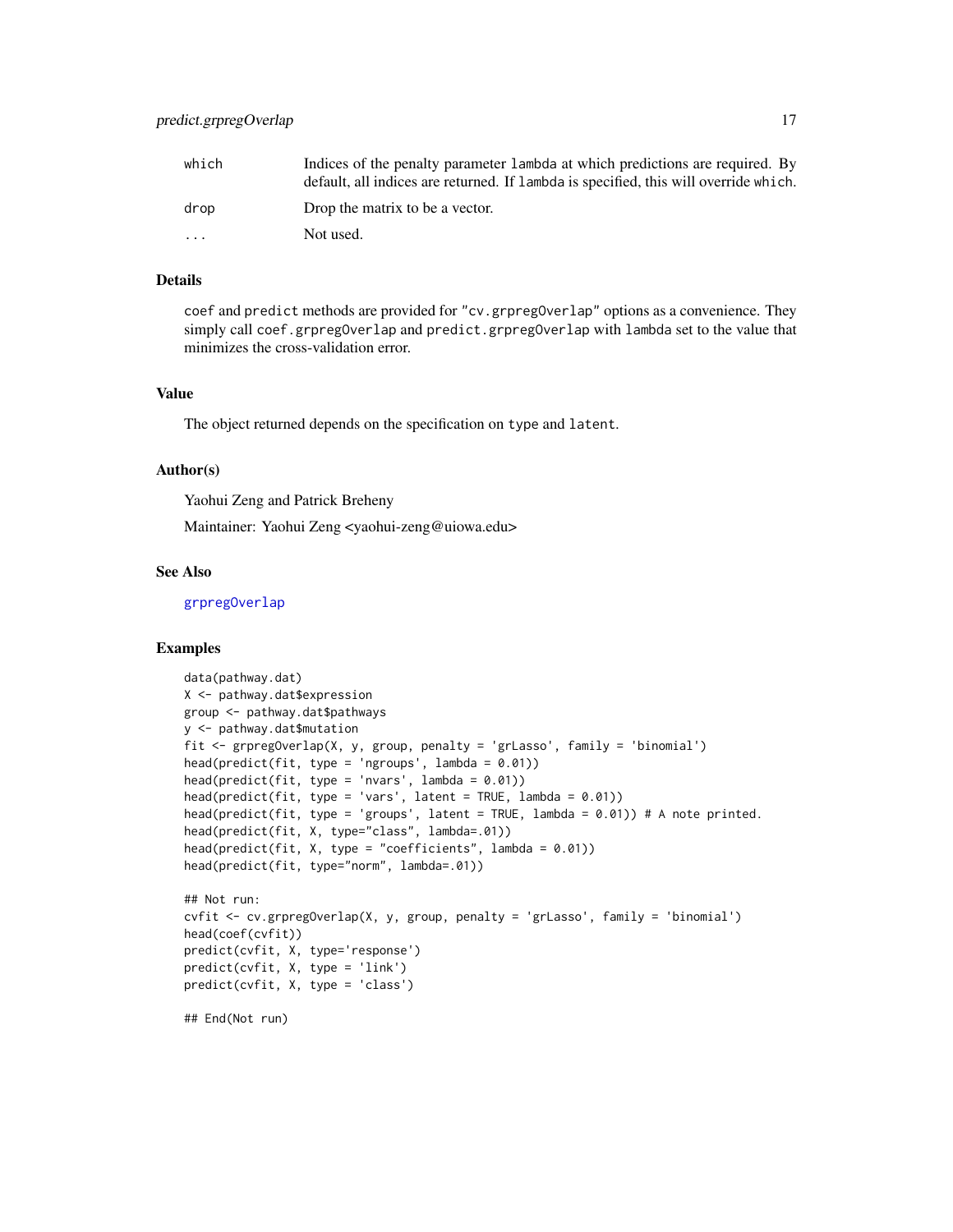```
predict.grpsurvOverlap
```
*Model predictions based on a fitted* grpsurvOverlap *object.*

#### Description

Similar to other predict methods, this function returns predictions from a fitted "grpsurv0verlap" object.

#### Usage

```
## S3 method for class 'grpsurvOverlap'
predict(object, X, type=c("link", "response", "survival",
       "median", "norm", "coefficients", "vars", "nvars", "groups", "ngroups"),
       latent = FALSE, lambda, which=1:length(object$lambda), ...)
```
#### Arguments

Adoptted from [predict.grpsurv](#page-0-0):

Fitted "grpsurvOverlap" model object.  $\triangle$ bject Matrix of values at which predictions are to be made. Not used for type="coefficients" or for some of the type settings in predict. latent Should plot the paths of latent coefficients? Default is TRUE. Note  $\hat{\gamma}$  is used as the label of y axis to represent latent coefficient vector. lambda Values of the regularization parameter lambda at which predictions are requested. For values of lambda not in the sequence of fitted models, linear interpolation is used. which Indices of the penalty parameter lambda at which predictions are required. By default, all indices are returned. If lambda is specified, this will override which. type Type of prediction: "link" returns the linear predictors; "response" gives the risk (i.e., exp(link)); "survival" returns the estimated survival function; "median" estimates median survival times. The other options are all identical to their grpreg counterparts: "coefficients" returns the coefficients; "vars" returns the indices for the nonzero coefficients; "groups" returns the indices for the groups with at least one nonzero coefficient; "nvars" returns the number of nonzero coefficients; "ngroups" returns the number of groups with at least one nonzero coefficient; "norm" returns the L2 norm of the coefficients in each group.

... Not used.

#### Details

See [predict.grpsurv](#page-0-0) for more details.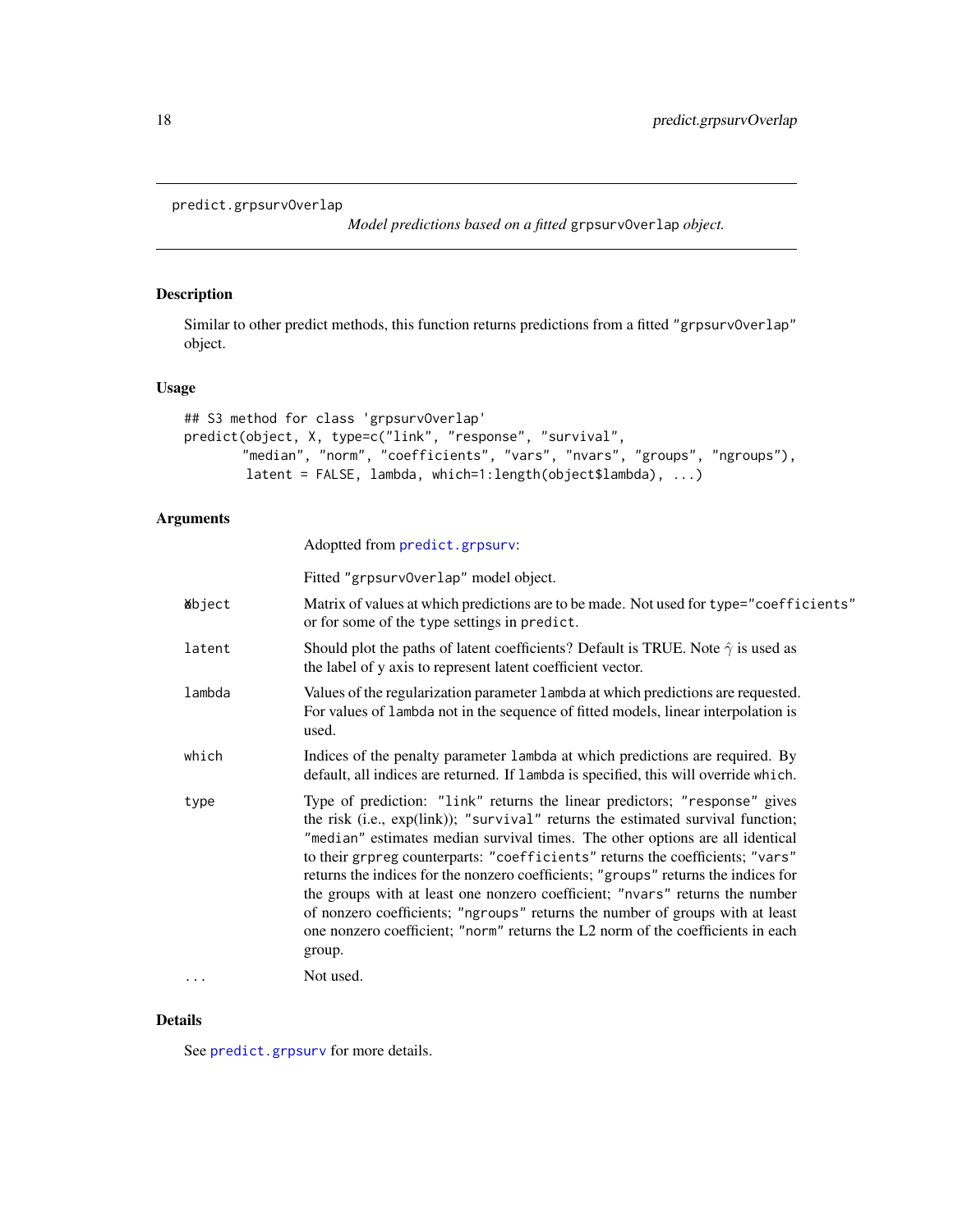# <span id="page-18-0"></span>Author(s)

Yaohui Zeng and Patrick Breheny

Maintainer: Yaohui Zeng <yaohui-zeng@uiowa.edu>

<span id="page-18-1"></span>select.grpregOverlap *Select an value of lambda along a regularization path*

#### Description

The function selects a point along the regularization path of a fitted "grpregOverlap object" according to the AIC, BIC, or GCV criteria.

#### Usage

select(obj,...)

```
## S3 method for class 'grpregOverlap'
select(obj, criterion = c("BIC", "AIC", "GCV", "AICc", "EBIC"),
   df.method = c("default", "active"), smooth = FALSE, ...)
```
# Arguments

| obi       | A fitted "grpreg0verlap" model object.                                                                                                                                                                                    |
|-----------|---------------------------------------------------------------------------------------------------------------------------------------------------------------------------------------------------------------------------|
| criterion | The criterion by which to select the regularization parameter. One of "AIC",<br>"BIC", "GCV", "AICc", or "EBIC"; default is "BIC".                                                                                        |
| df.method | How should effective model parameters be calculated? One of: "active",<br>which counts the number of nonzero coefficients; or "default", which uses<br>the calculated df returned by grpreg0verlap. Default is "default". |
| smooth    | Applies a smoother to the information criteria before selecting the optimal value.                                                                                                                                        |
| $\cdots$  | For S3 method compatibility.                                                                                                                                                                                              |

#### Details

See R Package [grpreg](#page-0-0) for details about the selection criteria as well as the methods for computing degrees of freedom.

#### Value

A list containing:

| lambda      | The selected value of the regularization parameter, lambda.                                         |
|-------------|-----------------------------------------------------------------------------------------------------|
| beta        | The vector of coefficients at the chosen value of lambda.                                           |
| beta.latent | The vector of latent coefficients at the chosen value of lambda.                                    |
| df          | The effective number of model parameters at the chosen value of lambda.                             |
| IC          | A vector of the calculated model selection criteria for each point on the regular-<br>ization path. |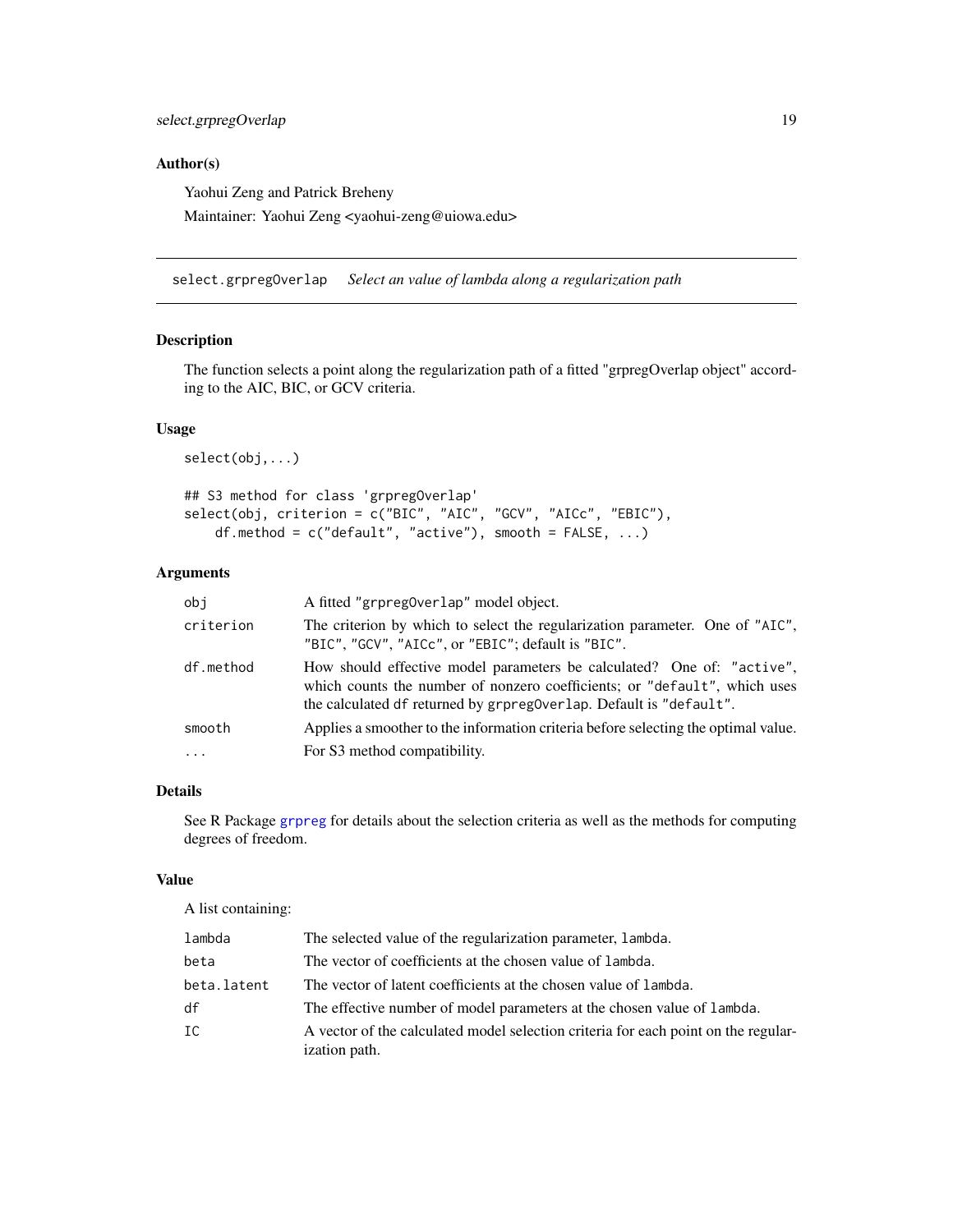# <span id="page-19-0"></span>Author(s)

Yaohui Zeng and Patrick Breheny

Maintainer: Yaohui Zeng <yaohui-zeng@uiowa.edu>

### See Also

[grpregOverlap](#page-7-1)

#### Examples

## See examples in "grpregOverlap".

<span id="page-19-1"></span>summary.cv.grpregOverlap

*Summarizing inferences based on cross-validation*

# Description

Summary method for cv.grpregOverlap objects

# Usage

```
## S3 method for class 'cv.grpregOverlap'
summary(object, ...)
```

```
## S3 method for class 'summary.cv.grpregOverlap'
print(x, digits, ...)
```
#### Arguments

| object                  | A "cv.grpreg0verlap" object for summary function.                                                                                                             |
|-------------------------|---------------------------------------------------------------------------------------------------------------------------------------------------------------|
| $\mathsf{x}$            | A "summary.cv.grpreg0verlap" object for print function.                                                                                                       |
| digits                  | Number of digits past the decimal point to print out. Can be a vector specifying<br>different display digits for each of the five non-integer printed values. |
| $\cdot$ $\cdot$ $\cdot$ | Further arguments passed to or from other methods.                                                                                                            |

# Value

summary.cv.grpregOverlap produces an object with S3 class "summary.cv.grpregOverlap" which inherits class "summary.cv.grpreg". The object contains the following list elements:

| penalty | The penalty used by grpreg0verlap.                                              |
|---------|---------------------------------------------------------------------------------|
| model   | Either "linear" or "logistic", depending on the family option in grpreg0verlap. |
| n       | Number of observations                                                          |
| D       | Number of regression coefficients (not including the intercept).                |
|         |                                                                                 |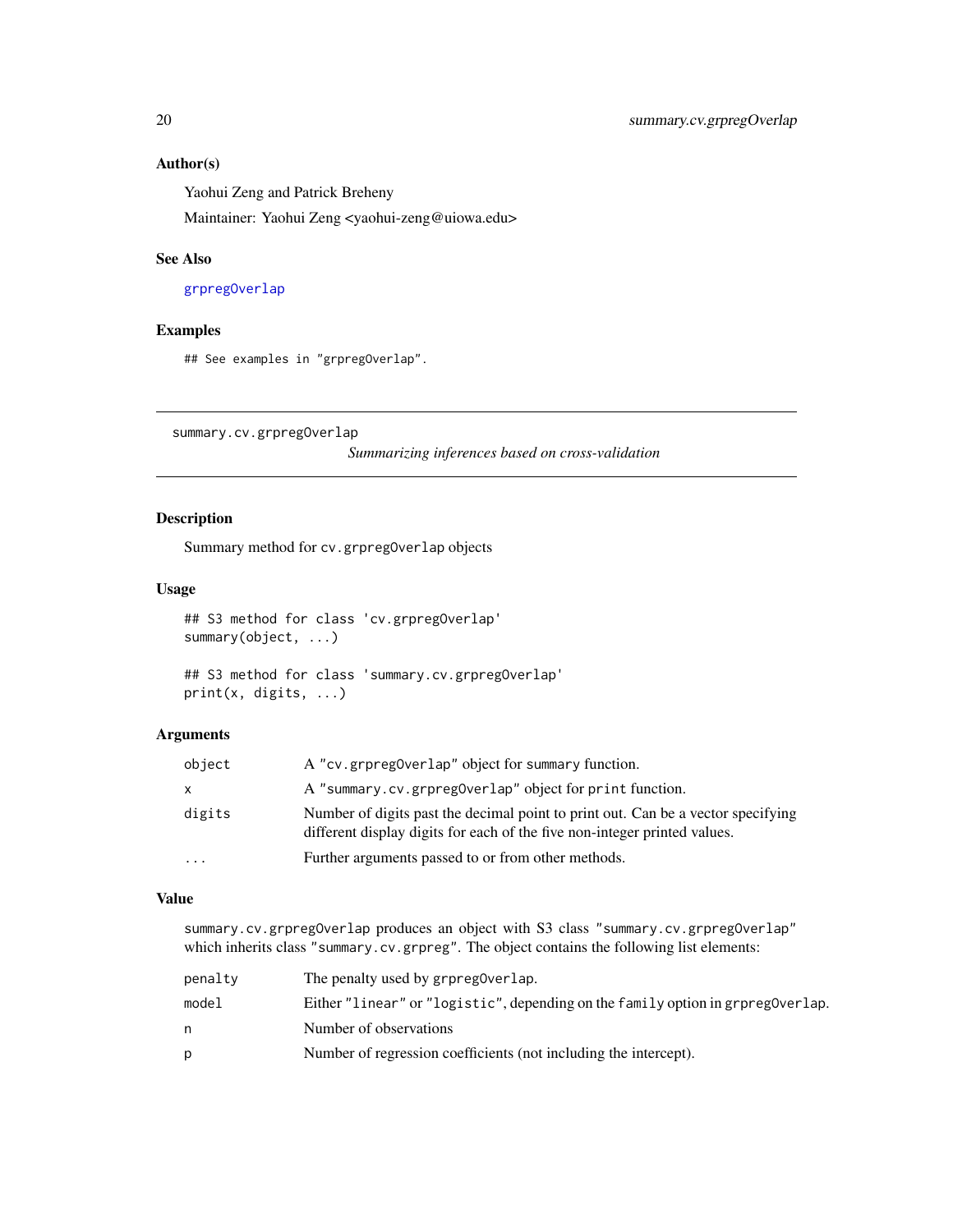# <span id="page-20-0"></span>summary.cv.grpregOverlap 21

| p.latent  | Number of latent coefficients (not including the intercept).                     |
|-----------|----------------------------------------------------------------------------------|
| min       | The index of lambda with the smallest cross-validation error.                    |
| lambda    | The sequence of lambda values used by cv.grpreg.                                 |
| cve       | Cross-validation error (deviance).                                               |
| r.squared | Proportion of variance explained by the model, as estimated by cross-validation. |
| snr       | Signal to noise ratio, as estimated by cross-validation.                         |
| sigma     | For linear regression models, the scale parameter estimate.                      |
| pe        | For logistic regression models, the prediction error (misclassification error).  |

# Author(s)

Yaohui Zeng and Patrick Breheny

Maintainer: Yaohui Zeng <yaohui-zeng@uiowa.edu>

# References

• Breheny P (2014). R package 'grpreg'. [https://CRAN.R-project.org/package=grpreg/](https://CRAN.R-project.org/package=grpreg/grpreg.pdf) [grpreg.pdf](https://CRAN.R-project.org/package=grpreg/grpreg.pdf)

# See Also

[grpregOverlap](#page-7-1), [cv.grpregOverlap](#page-2-1)

# Examples

## See examples in "grpregOverlap" and "cv.grpregOverlap".